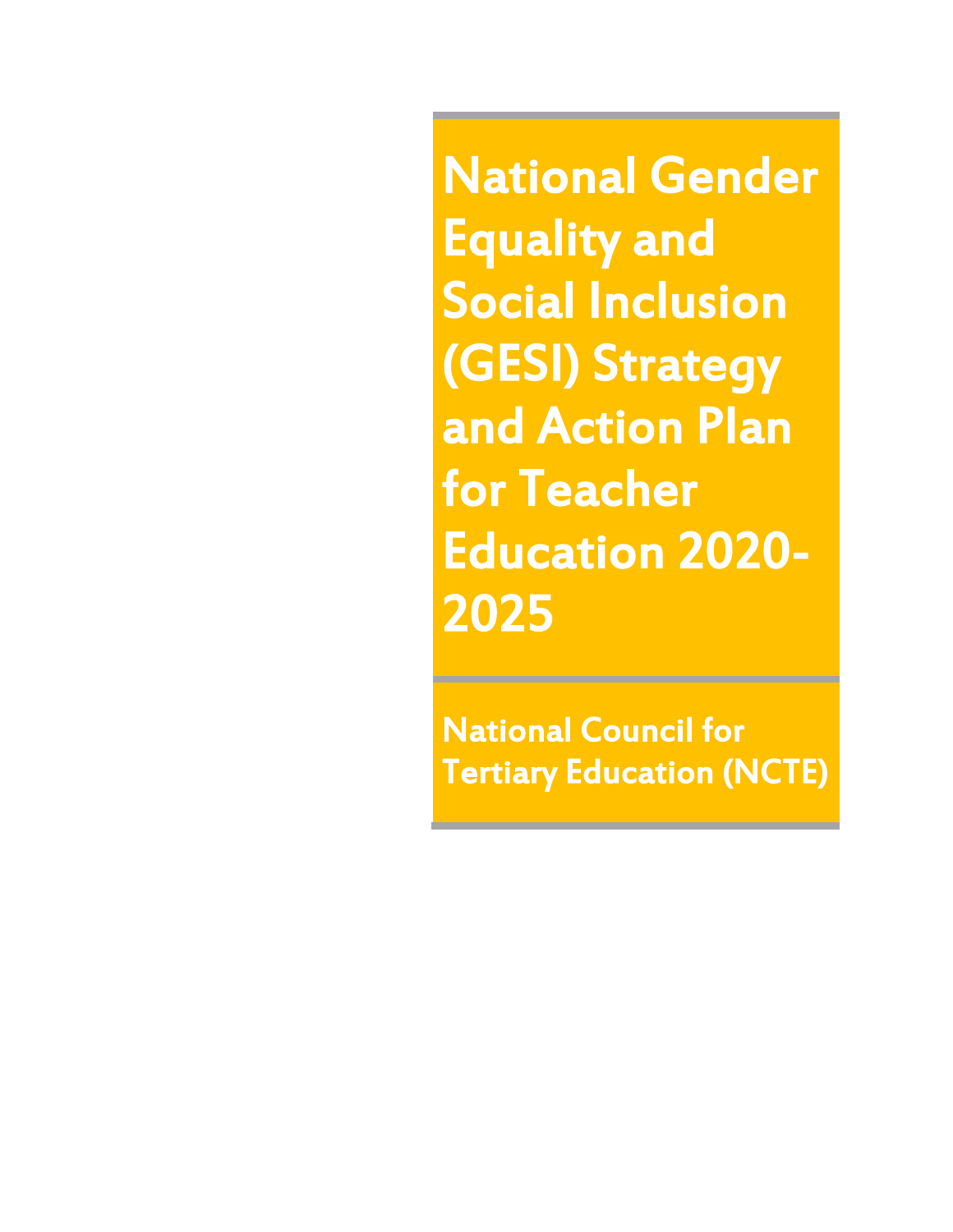#### Table of Contents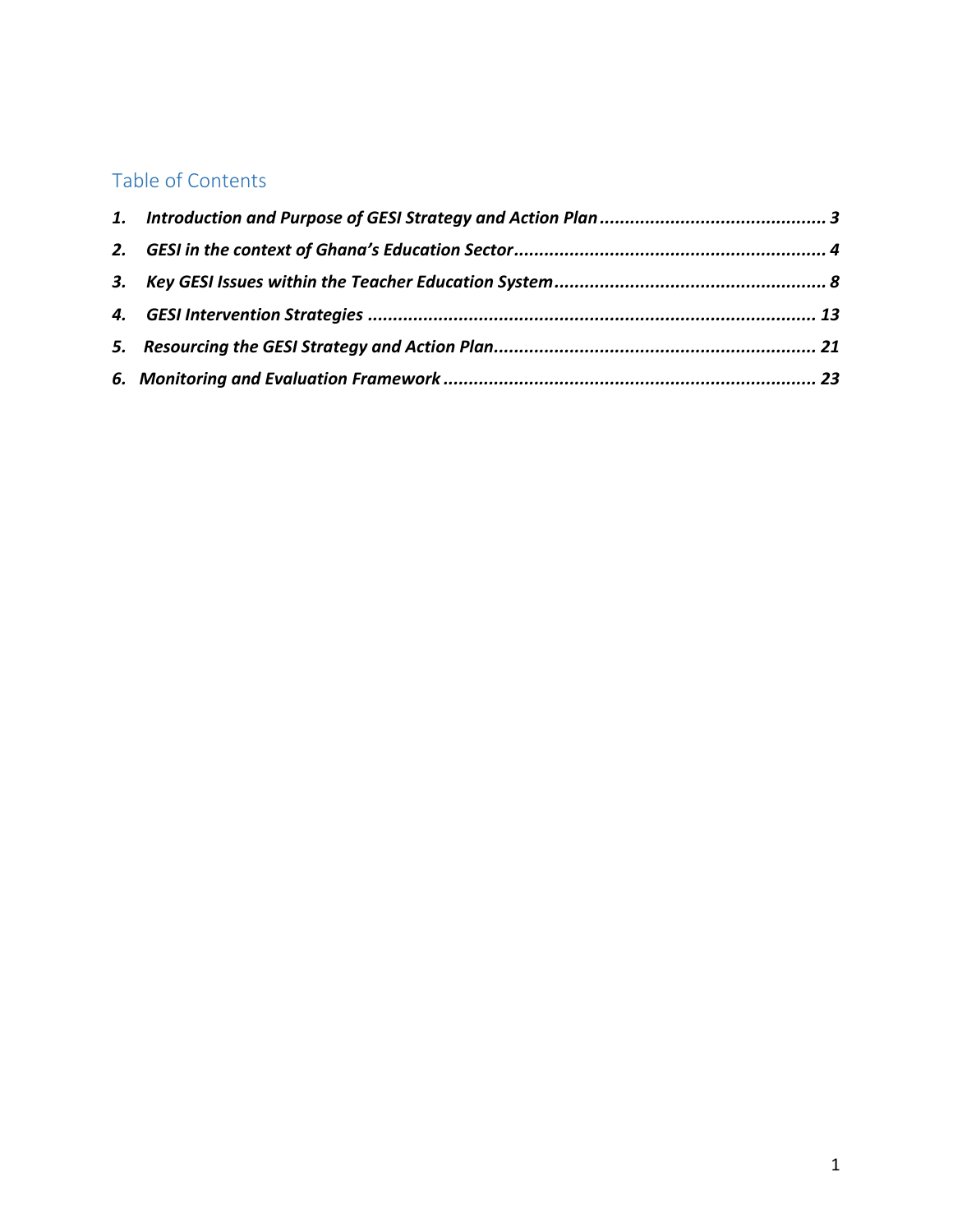# ACRONYMS AND ABBREVIATIONS

| <b>BECE</b>    | <b>Basic Education Certificate Examination</b>      |
|----------------|-----------------------------------------------------|
| CoE            | College of Education                                |
| <b>CETAG</b>   | Colleges of Education Teachers Association of Ghana |
| <b>ESP</b>     | <b>Education Strategic Plan</b>                     |
| GBV            | Gender-based Violence                               |
| <b>GESI</b>    | Gender Equality and Social Inclusion                |
| HoD            | Head of Department                                  |
| IE             | Inclusive Education                                 |
| <b>KNUST</b>   | Kwame Nkrumah University of Science and Technology  |
| <b>KPI</b>     | Key Performance Indicator                           |
| MoE            | Ministry of Education                               |
| <b>NCTE</b>    | National Council for Tertiary Education             |
| <b>NTECF</b>   | National Teacher Education Curriculum Framework     |
| <b>NGOs</b>    | Non-governmental Organisation                       |
| <b>NPA</b>     | National Plan of Action                             |
| PCE            | Presbyterian College of Education                   |
| PLWD           | Persons Living with Disabilities                    |
| <b>PRINCOF</b> | Conference of Principals of Colleges of Education   |
| <b>SDGs</b>    | Sustainable Development Goals                       |
| SEN            | Special Educational Needs                           |
| SHS            | Senior High School                                  |
| <b>SRC</b>     | Student Representative Council                      |
| <b>SSFP</b>    | Safe Space Focal Person                             |
| <b>STEM</b>    | Science, Technology, Engineering and Mathematics    |
| T-TEL          | Transforming Teacher Education & Learning           |
| <b>TTAG</b>    | Trainee Teachers' Association of Ghana              |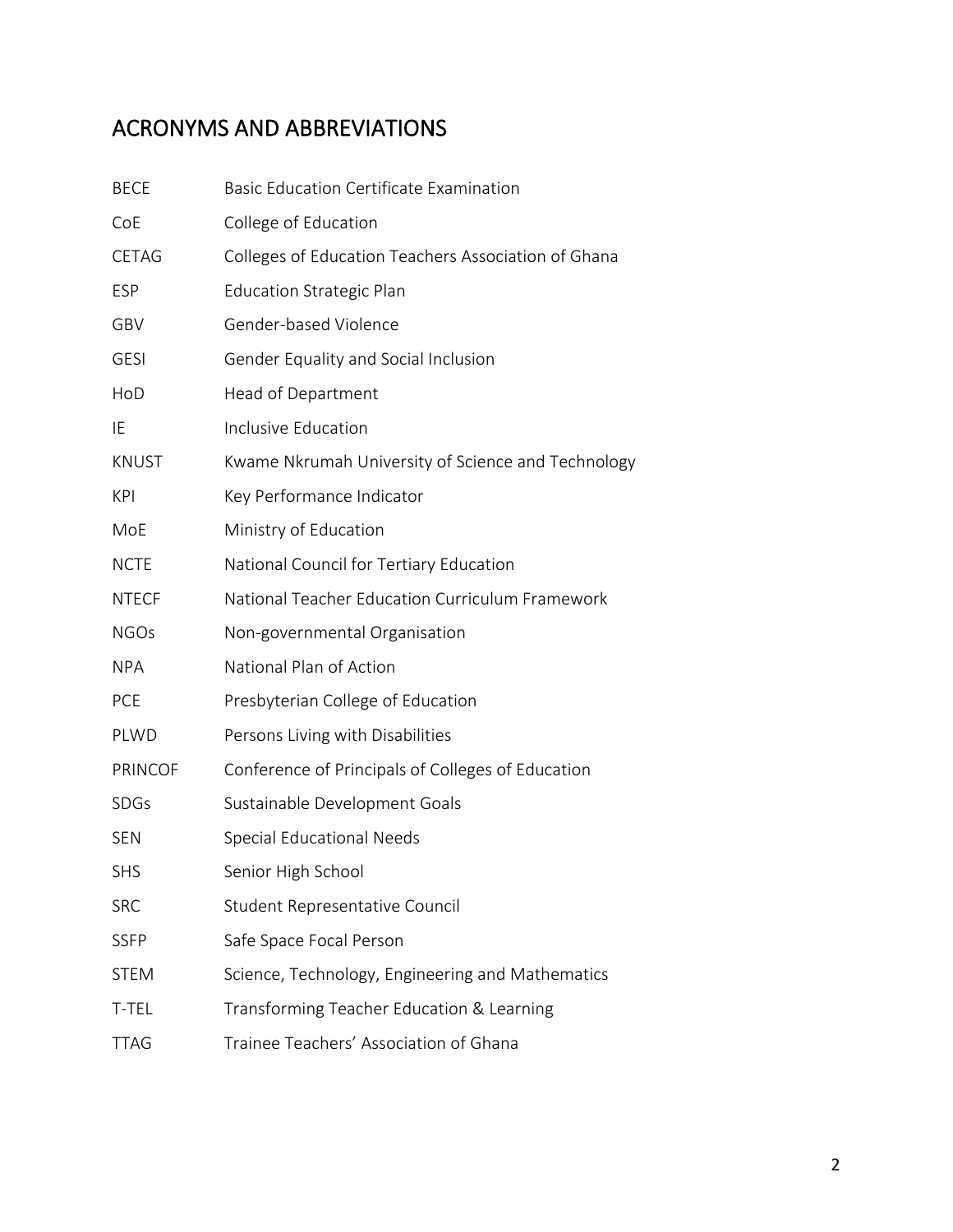#### <span id="page-3-0"></span>1. Introduction and Purpose of GESI Strategy and Action Plan

The National Gender Equality and Social Inclusion (GESI) Strategy and Action Plan for Teacher Education (2020-2025) outlines Ghana's priorities for action emanating from the National Council for Tertiary Education (NCTE) following the national Gender and Inclusion Summit which was held in May 2019. This Summit brought together a wide range of stakeholders to develop a call for action which builds on and sustain the gains which have already been made in the teacher education system over the past few years. The National GESI Strategy and Action Plan for Teacher Education also builds on Ghana's national and international commitments to addressing gender and inclusion disparities and set out in documents such as the Education Strategic Plan (ESP) 2018- 2030, the National Gender Strategy, Inclusive Education Policy and the Sustainable Development Goals.

The overall purpose of the National GESI Strategy and Action Plan for Teacher Education ('GESI Strategy' for short) is to ensure that, by 2025, Ghana has a responsive teacher education system that genuinely promotes equality and inclusion.

To achieve this purpose the GESI Strategy has six specific objectives with Monitoring & Evaluation and Funding & Resource Mobilisation as cross-cutting themes. The six objectives are:

- 1. Increase representation of females at all levels of teacher education.
- 2. Facilitate effective implementation of GESI policies and related issues in Colleges of Education.
- 3. Enhance inclusion and empower marginalized groups within teacher education.
- 4. Create a safe teaching and learning environment for students, tutors and staff of Colleges of Education.
- 5. Expand and **improve infrastructure** to achieve GESI objectives.
- 6. Influence attitudes, behaviours and practice through communications and advocacy.

Each of the six objectives has a set of Key Performance Indicators (KPIs) and targets which NCTE will monitor and report against throughout the period of strategy implementation (2020 to 2025).

The first section of the Strategy sets the GESI context within Ghana's education sector, relating the purpose and objectives of this Strategy to national and international policy documents and commitments so it is clear how it relates to the Education Strategic Plan (ESP) 2018-2030.

The Strategy then highlights key GESI-related issues and concerns within the teacher education system derived from recent research and evidence as well as stakeholder consultations carried out during NCTE's National Gender and Inclusion Summit in May 2019. These issues, concerns and contextual factors are then used to set out the specific objectives, activities, Key Performance Indicators and targets which form the basis of the GESI Strategy. The following sections on Monitoring & Evaluation and Funding & Resource Mobilisation explain how these objectives and related activities will be measured and financed to ensure that, by 2025, Ghana has a responsive teacher education system that genuinely promotes equality and inclusion.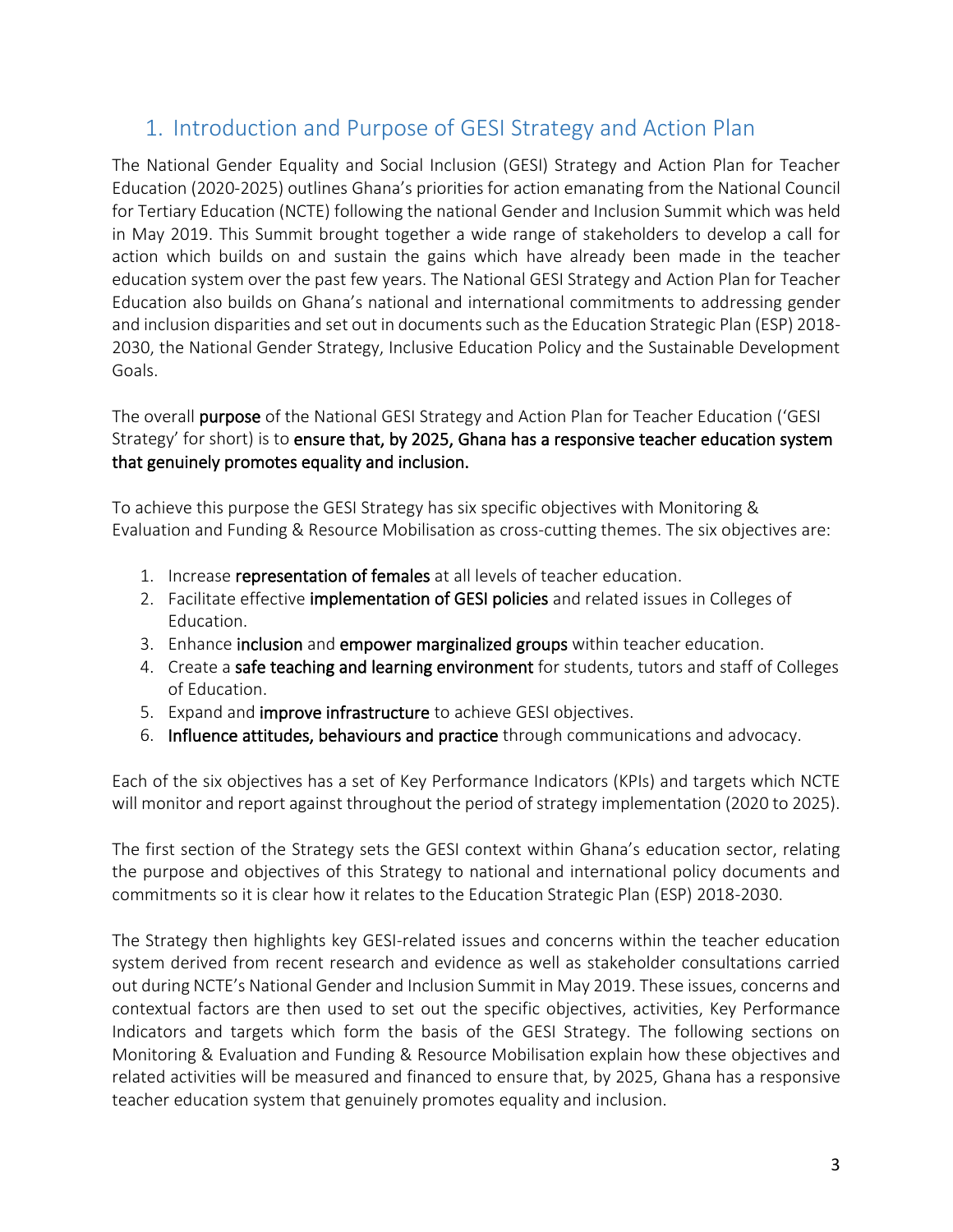### <span id="page-4-0"></span>2. GESI in the context of Ghana's Education Sector

There is a significant body of evidence demonstrating that addressing inequalities in girls' education is an effective strategy for breaking the cycle of intergenerational poverty and for lifting girls and their families out of positions of marginalization. In Ghana the importance of improving girls' access, retention and transition through the education system- from Kindergarten through to Tertiary education- is widely acknowledged.

Achieving improved equity is one of the key themes of the Government of Ghana's Education Strategic Plan (ESP) 2018-2030. The ESP references the National Gender Policy, entitled 'Mainstreaming Gender Equality and Women's Empowerment into Ghana's Development Efforts' and makes a commitment to achieving and sustaining gender parity in access to quality basic education with a focus on reducing regional disparities. The ESP also contains commitments to:

- Reduce gender disparities in results of STEM subjects at BECE;
- Ensure that SHS expansion reduces inequalities related to gender, wealth and disabilities including a specific commitment to achieving gender parity in enrolments;
- Detecting and supporting students with disabilities within basic schools and SHS.

For the tertiary education sector the ESP commits to taking affirmative action to address gender and wealth inequities and to improve access for students with disabilities. The ESP specifically states that the Government of Ghana will make efforts to reduce the gender disparity ratio which currently stands at 0.69 in favour of males accessing tertiary education.

Both boys' and girls' education suffer if they are expected to work and bring income to the family, but girls will have the added constraints of extra domestic duties, vulnerability to sexual harassment, menstruation and in some contexts, expectations of early marriage. As girls grow, they experience multiple forms of constraint on their ability to participate and learn. These constraints often drive poor enrolment and completion rates of girls at the SHS and tertiary levels.

Whilst this GESI Strategy is focused on the teacher education sector (which is a sub-sector of the nation's tertiary education system) it is important to note the strong linkages which exist between the promotion of gender and inclusion in teacher education and efforts to address these issues across the whole education system. Teachers are role models and mentors for basic school students, helping to shape their perceptions of gender, equality and inclusion norms and issues. If Ghana's teacher education system is genuinely inclusive, providing equal opportunities for all and producing beginning teachers with a strong conception of equality and inclusivity then this will have a catalytic effect within the basic school classrooms where these teachers will be working. Thus, while teacher education is part of Ghana's tertiary education system, the impact of this GESI Strategy will also be felt across the basic education system. These are the reasons why discussions of gender equality, empowerment of girls and inclusion of marginalized and disadvantaged groups are critical within in the teacher education sub-sector.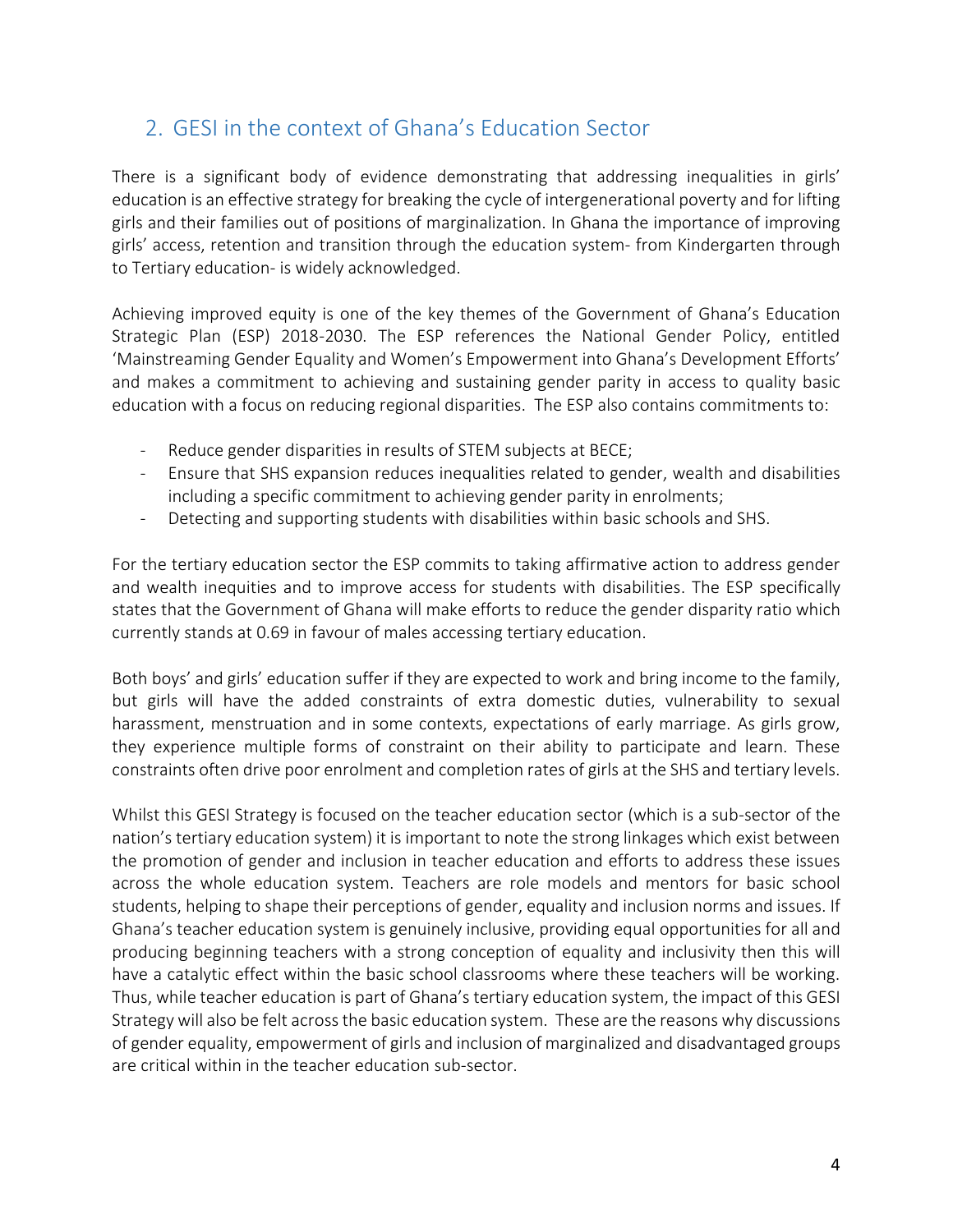Girls' education is an enshrined human right and contributes significantly to national development. Gender equality and social inclusion feature prominently in the Sustainable Development Goals (SDGs), a set of global targets which Ghana has committed to achieve by 2030. Tables 1 and 2 below set out the specific SDG targets and indicators related to GESI and which Ghana has committed to achieve as a nation.

| Sustainable Development Goal Target       | related Sustainable Development Goal Indicator              |  |  |
|-------------------------------------------|-------------------------------------------------------------|--|--|
| $4.3 -$ "By 2030, ensure equal access     | 4.3.1 - "Participation rate of youth and adults in formal   |  |  |
| for all women and men to affordable       | and non-formal education and training in the previous       |  |  |
| and quality technical, vocational and     | 12 months, by sex"                                          |  |  |
| including<br>tertiary<br>education,       |                                                             |  |  |
| university"                               |                                                             |  |  |
|                                           |                                                             |  |  |
| 4.5 - "By 2030, eliminate gender          | 4.5.1 - "Parity indices (female/male, rural/urban,          |  |  |
| disparities in education and ensure       | bottom/top wealth quintile and others such as disability    |  |  |
| equal access to all levels of education   | status, indigenous peoples and conflict-affected, as        |  |  |
| vocational training<br>and<br>for         | data become available) for all education indicators on      |  |  |
| vulnerable, including persons with        | this list that can be disaggregated"                        |  |  |
| disabilities, indigenous peoples and      |                                                             |  |  |
| children in vulnerable situations"        |                                                             |  |  |
| $4.A - "Build and upgrade education$      | 4.1.1 - "Proportion of schools with access to:              |  |  |
| facilities that are child, disability and | (a) electricity; (b) the Internet for pedagogical           |  |  |
| gender sensitive and provide safe,        | purposes; (c) computers for pedagogical purposes;           |  |  |
| non-violent, inclusive and effective      | (d) adapted infrastructure and materials for students       |  |  |
| learning environments for all"            | with disabilities; (e) basic drinking water; (f) single-sex |  |  |
|                                           | basic sanitation facilities; and (g) basic handwashing      |  |  |
|                                           | facilities (as per the WASH indicator definitions)"         |  |  |
|                                           |                                                             |  |  |

#### Table 1: Sustainable Development Goals: Education  $^1$

<sup>1</sup> United Nations (2018). Sustainable Development Goal 4. Sustainable Development Goals. Knowledge Platform. <https://sustainabledevelopment.un.org/sdg4>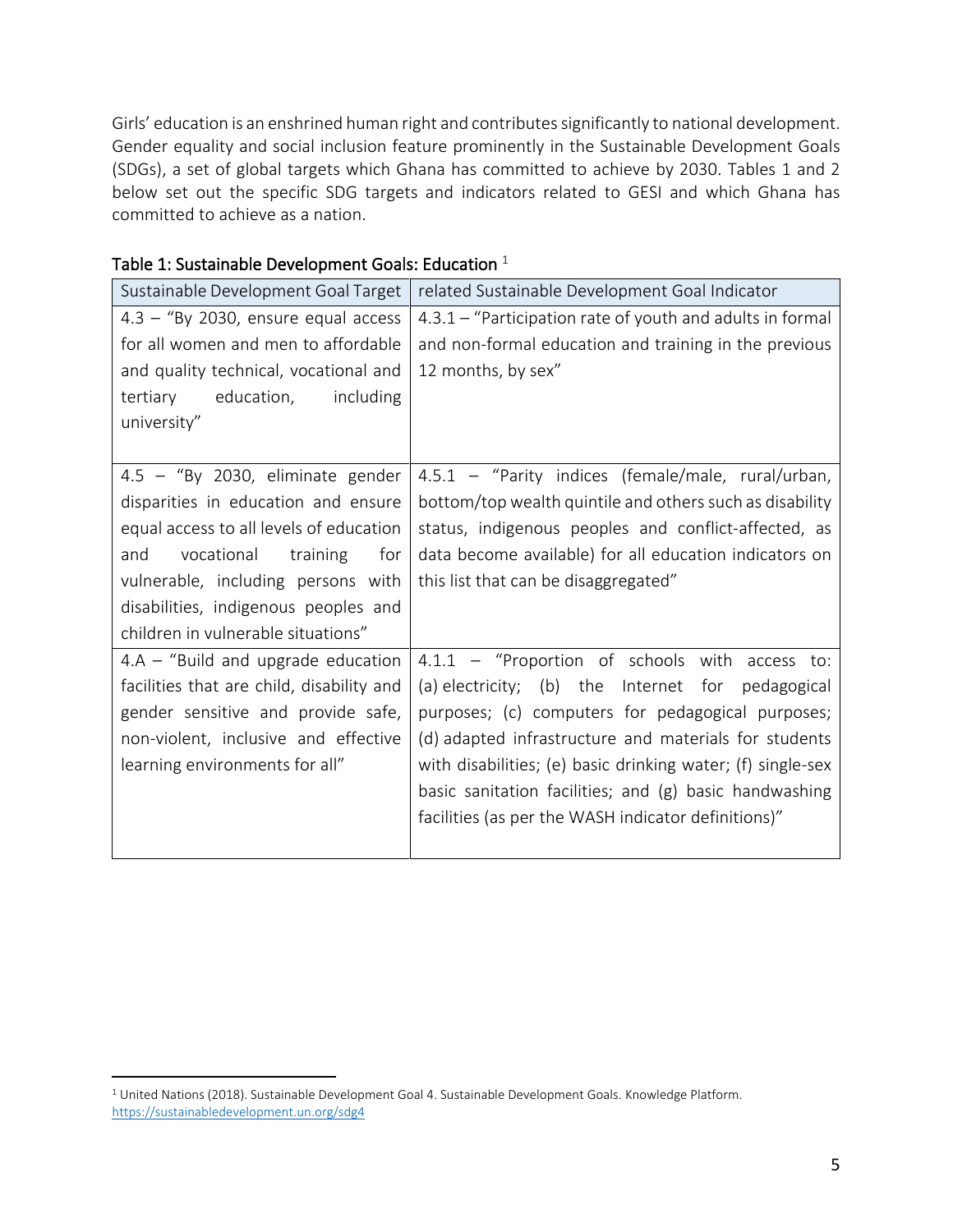| Table 2: Sustainable Development Goals: Gender Equality <sup>2</sup> |
|----------------------------------------------------------------------|
|----------------------------------------------------------------------|

| Sustainable Development<br>Goal            | Sustainable Development Goal Indicator                                                 |  |  |
|--------------------------------------------|----------------------------------------------------------------------------------------|--|--|
| <b>Indicator Number</b>                    |                                                                                        |  |  |
| 5.1 - "End all forms of discrimination     | 5.1.1 – "Whether or not legal frameworks are in place                                  |  |  |
| girls<br>against all women and             | to promote, enforce and monitor equality and non-                                      |  |  |
| everywhere"                                | discrimination on the basis of sex"                                                    |  |  |
|                                            | 5.5 - "Ensure women's full and   5.5.1 - Proportion of seats held by women in national |  |  |
| participation and equal<br>effective       | parliaments and local governments"                                                     |  |  |
| opportunities for leadership at all levels |                                                                                        |  |  |
| decision-<br>of                            | making in political, $\vert$ 5.5.2 – "Proportion of women in managerial                |  |  |
| economic and public life"                  | positions"                                                                             |  |  |

In addition to the SDGs, Ghana has made several international, regional and national commitments to ensuring education for all regardless of gender, disadvantage or disability. Table 3 summarises these commitments which provide the framework and context within the National GESI Strategy and Action Plan for Teacher Education has been designed and will be implemented.

| Name of Document                                 | Article / Section                     |
|--------------------------------------------------|---------------------------------------|
| Universal Declaration of Human Rights            | Article 26:                           |
|                                                  | Focus on education and the right to   |
|                                                  | education                             |
| Protocol to the African Charter on Human and     | Article 12:                           |
| Peoples' Rights on the Rights of Women in Africa | Right to Education and Training       |
|                                                  |                                       |
| African Charter on the Rights and Welfare of the | Article 11:                           |
| Child.                                           | Education and Article 13: Handicapped |
|                                                  | children                              |
| Convention on the Elimination of All Forms of    | Article 10: Education                 |
| Discrimination Against Women                     |                                       |
| Convention on the Rights of the Child            | Article 19, 1.:                       |
|                                                  | Need to take measures to prevent      |
|                                                  | violence experienced by children.     |
|                                                  | Article 29: In the realm of education |

<sup>2</sup> United Nations. (Date Unknown) Sustainable Development Goal 5. Targets and Indicators. <https://sustainabledevelopment.un.org/sdg5>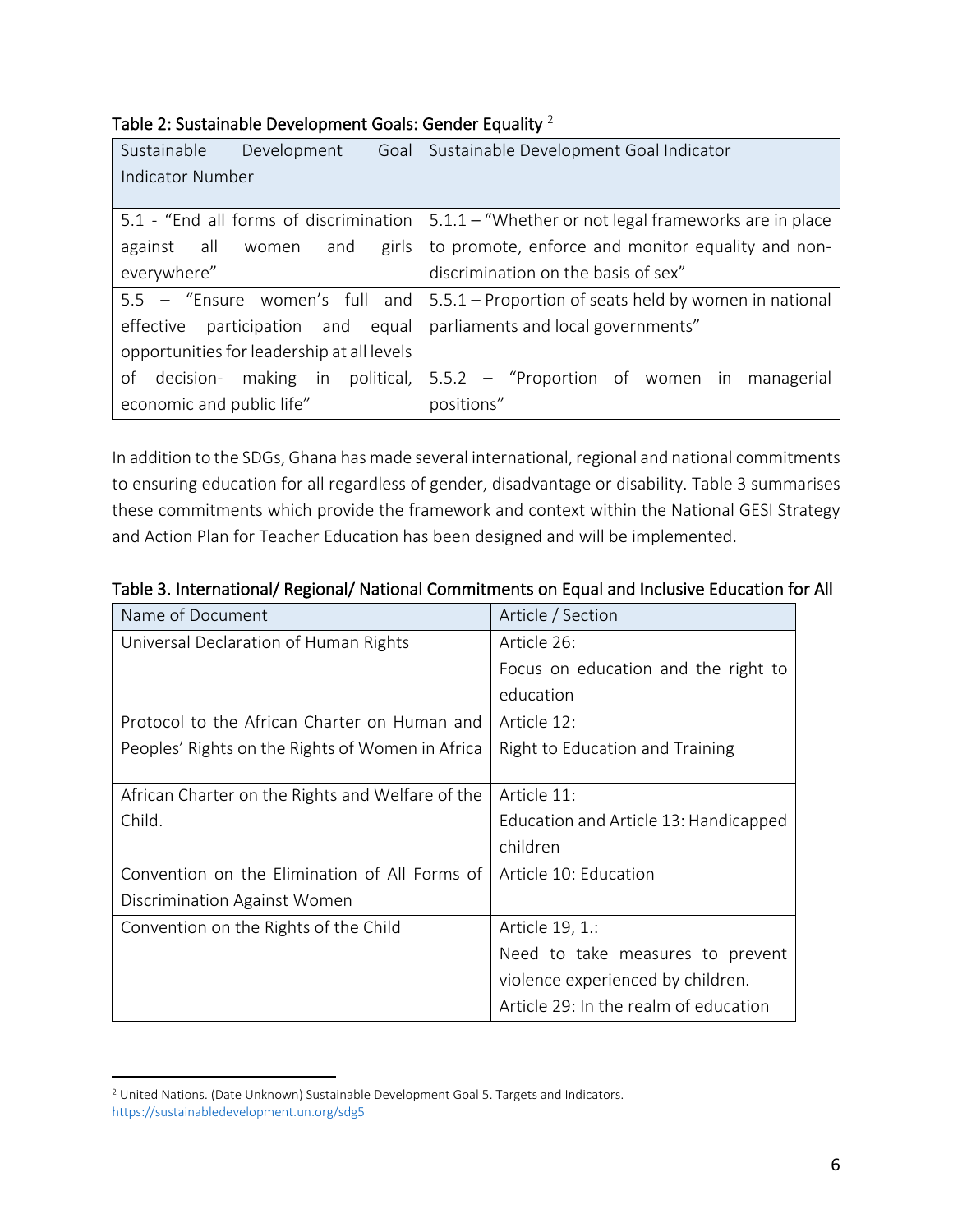| Convention on the Rights of persons with         | Article 24 - Education                     |  |  |
|--------------------------------------------------|--------------------------------------------|--|--|
| <b>Disabilities</b>                              |                                            |  |  |
| Covenant on Economic, Social and the Cultural    | Article 13: Around the<br>right<br>to      |  |  |
| Rights                                           | education                                  |  |  |
| Ghana's National Gender Policy                   | Reflective in the Policy's<br><b>Broad</b> |  |  |
|                                                  | Objectives (1), Reflective in<br>Policy    |  |  |
|                                                  | Commitment 1. (2. Education                |  |  |
| Child and Family Welfare Policy Ghana            | Education is referenced throughout         |  |  |
|                                                  | Specifically,<br>document.<br>within       |  |  |
|                                                  | Objective 3 and strategy 3.2 and within    |  |  |
|                                                  | Objective 4, strategy 4.1.                 |  |  |
| Inclusive Education Policy                       | Gender and social inclusion<br>are         |  |  |
|                                                  | reflected throughout.                      |  |  |
| The 1994 Salamanca Statement <sup>3</sup>        | Social inclusion<br>is<br>reflected        |  |  |
|                                                  | throughout.                                |  |  |
| Dakar Framework for Action in 2000               | Gender and Social inclusion reflected      |  |  |
|                                                  | throughout, specifically in Goal 4 and     |  |  |
|                                                  | Goal 5.                                    |  |  |
| The Bejiing Platform on Education and Training 4 | Focus on education for women.              |  |  |

The policy documents and frameworks above demonstrate the right for all to education without discrimination. They illustrate the importance of ensuring that all parts of Ghana's education system, including the teacher education sub-sector, have GESI strategies which extend down to an institutional level so that these international, regional and national commitments can be achieved. Making international or national commitments is not in itself sufficient to drive change or achieve results, what is required is an understanding of such commitments running from the national through to institutional levels so that all stakeholders are i.) aware of the commitments and ii.) are implementing tangible plans to help ensure that these commitments are achieved.

This GESI Strategy therefore contains a range of objectives, activities and targets designed to ensure that all institutions within the teacher education system are working to achieve these commitments. The next section of this Strategy sets out the current state of teacher education as it relates to GESI, identifying the specific issues and constraints which need to be addressed if Ghana's international, regional and national commitments are to be achieved.

<sup>3</sup> United Nations Education, Scientific and Cultural Organization (2018). Concept note for the 2020 Global Education Monitoring Report on inclusion[. https://unesdoc.unesco.org/ark:/48223/pf0000265329](https://unesdoc.unesco.org/ark:/48223/pf0000265329)

<sup>4</sup> Working Group on Higher Education (WGHE) (2006). A Toolkit For Mainstreaming Gender in Higher Education in Africa. Association for the Development of Education in Africa. Accra, Ghana. P.5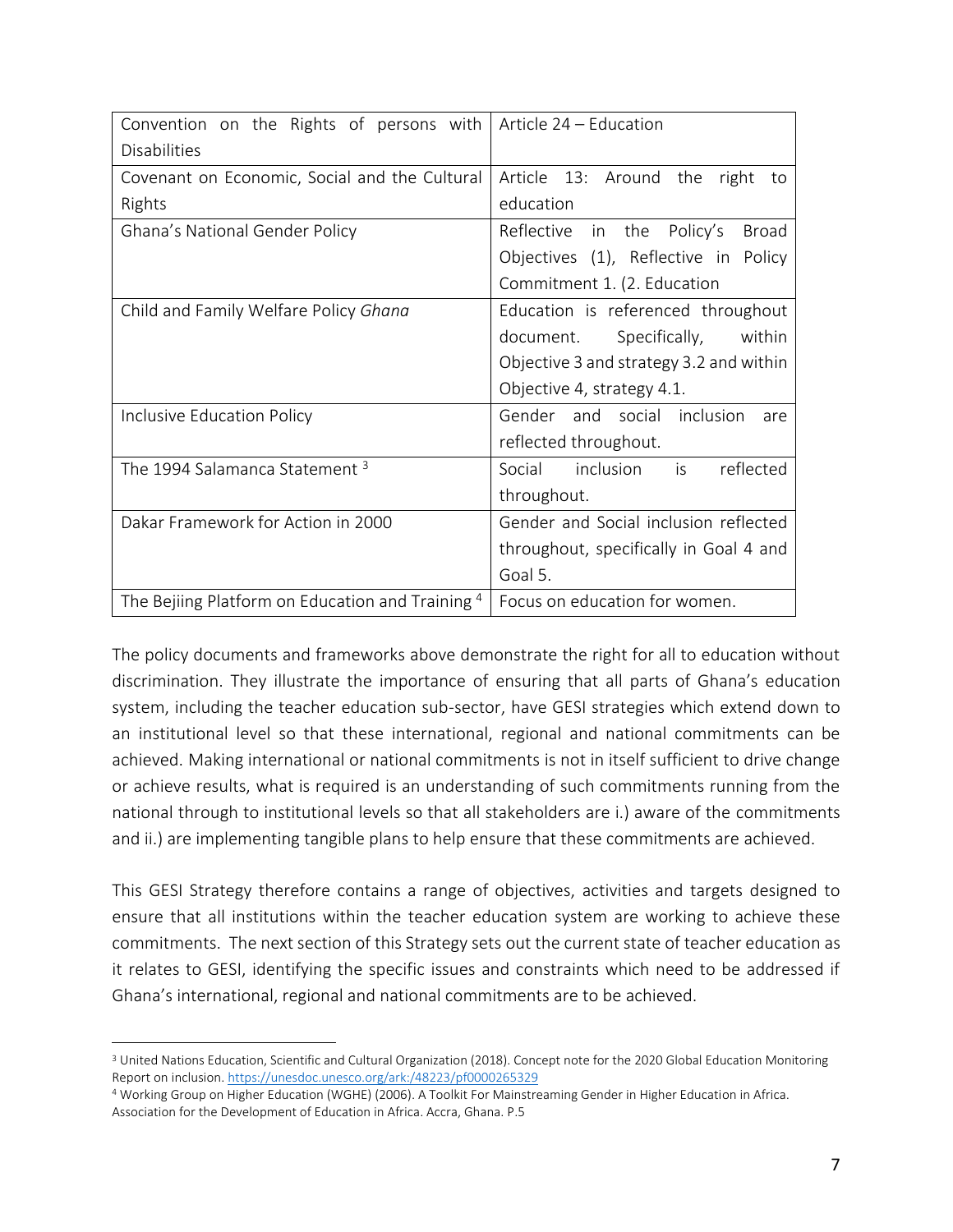### <span id="page-8-0"></span>3. Key GESI Issues within the Teacher Education System

Ghana's teacher education system is overseen by the National Council for Tertiary Education (NCTE) which has had responsibility for Colleges of Education since 2012 when Act 847 declared that teacher training institutions for all basic school teachers were henceforth to be tertiary institutions. Pre-service teacher training in Ghana is therefore part of the tertiary education sector.

Currently there are 46 public Colleges of Education (CoE) which enroll about 16,000 new student teachers each year through a centralized admissions process operated by the Conference of Principals of Colleges of Education (PRINCOF) under the supervision of NCTE. Since October 2018 all new entrants to CoEs have been required to undertake a 4 year Bachelors of Education (B.Ed) degree in Initial Teacher Education which replaced the previous 3 year Diploma.

Prior to October 2019 all 46 public CoEs delivered the B.Ed in partnership with the University of Cape Coast (UCC) which has degree awarding powers (CoEs are not able to award their own qualifications). Since October 2019 all 46 CoEs are affiliated to one of five public universities- the University of Cape Coast (affiliated to 14 CoEs), the University of Education Winneba (affiliated to 15 CoEs), the University of Development Studies (affiliated to 6 CoEs), the University of Ghana (affiliated to 6 CoEs) and Kwame Nkrumah University of Science and Technology (affiliated to 5 CoEs).

The implementing institutions for the National GESI Strategy and Action Plan for Teacher Education are therefore these 5 public universities and 46 public CoEs. All these CoEs are the responsibility of the Government of Ghana which, through NCTE, has constituted College Councils to oversee the governance of each institution. Over half of these CoEs were founded by Churches or other religious organizations with some CoEs being more than one hundred years old. In these CoEs the ethos and philosophy of the originating institution, be it the Catholic, Presbyterian, Methodist, Evangelical Presbyterian, Church of Christ or SDA Church has had an impact on the policies, processes and culture of each CoE. In addition to these Christian institutions there are also two Islamic CoEs whose policies, processes and culture have also been shaped by the faith of their founding organisation.

All 46 CoEs have signed Affiliation Agreements with the 5 universities which set out the nature of the relationship. These agreements guarantee the institutional autonomy of each CoE during the four-year transition period between 2018 and 2022. Following this period the current intention is that the universities and CoEs will develop a closer institutional relationship so that the CoEs become part of their constituent university. This is important for the National GESI Strategy and Action Plan for Teacher Education 2020-2025 as it means the final two years of this Strategy are likely to be implemented within CoEs which have become part of their affiliated universities.

Data collected by NCTE from across all 46 CoEs shows that there are gender disparities across the teacher education system:

In the 2018/19 academic year 26% of Principals were female (12 out of 46).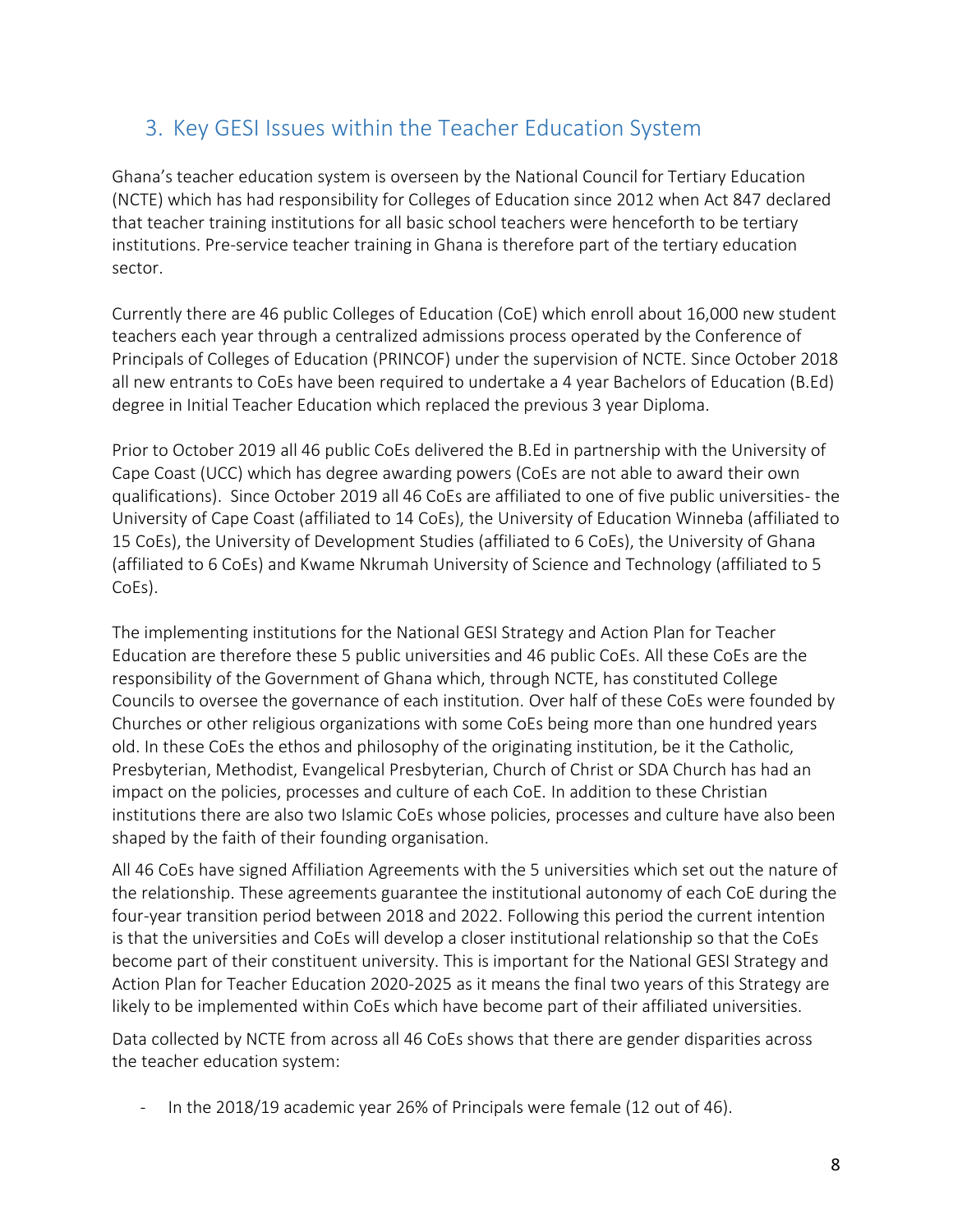- In the 2017/18 academic year 25% of Tutors were female (438 out of 1,779).
- In the 2017/18 academic year 47% of Student Teachers were female (22,489 out of  $48,153$ ).<sup>5</sup>

These figures show that significant progress needs to be made if the teacher education system is to achieve the gender parity ambition for tertiary education set out in the ESP 2018-2030. Achieving this will be a key objective of the GESI Strategy.

Whilst the overall proportion of female Principals, Tutors and Student Teachers is not encouraging it should be noted that there has been some significant progress in addressing GESI issues in the teacher education system within recent years, led by NCTE with support from T-TEL.

These efforts have focused primarily on ensuring that tutors within CoEs are modelling gendersensitive and inclusive instructional methods during their classes with student teachers, thus acting as role models so that student teachers use the same approaches when they enter basic school classrooms. Annual external evaluations of T-TEL's work across all 46 CoEs and within basic schools provides evidence that these efforts are having an impact as:

- The proportion of English, science and mathematics tutors demonstrating gender-sensitive instructional methods increased from 2% in 2015 to 80% in 2019.
- The proportion of beginning male and female English, science, and mathematics teachers demonstrating gender-responsive instructional strategies increased from <1% in 2015 to 31% in 2019.

Furthermore, one of the most notable changes within teacher education in 2018/19 has been the extent to which CoEs have begun to embrace and understand gender and inclusivity issues. A big driver of this change was the introduction and implementation of Gender Responsive Improvement Plans (GRIPs). GRIPs were action plans set by CoEs based on a self-assessment of their strengths and weaknesses against a Gender Scorecard. The successful achievement of the objectives in these action plans qualified CoEs to receive up to GHS 50,000 of results-based financing from T-TEL and NCTE.

In 2018/19 34 out of 36 participating CoEs achieved their set of 3 GRIP objectives in full whilst 1 CoE achieved 2 out of 3 of their objectives in full. In total 105 out of 108 objectives were fully achieved - an achievement rate of 97%. It is pleasing to see that the GRIPs have led to tangible progress and increased understanding of gender issues (inclusion is still not as well embedded as it could be) across all participating CoEs. A further 6 'new' public CoEs have developed and are implementing GRIPs. These will be assessed by T-TEL and NCTE before the end of 2019.

Some of the results which CoEs have achieved through their GRIPs are set out overleaf:

<sup>5</sup> The 46 public CoEs are made up of 38 mixed-sex CoEs and 8 single-sex CoEs (7 all-female and 1 all-male).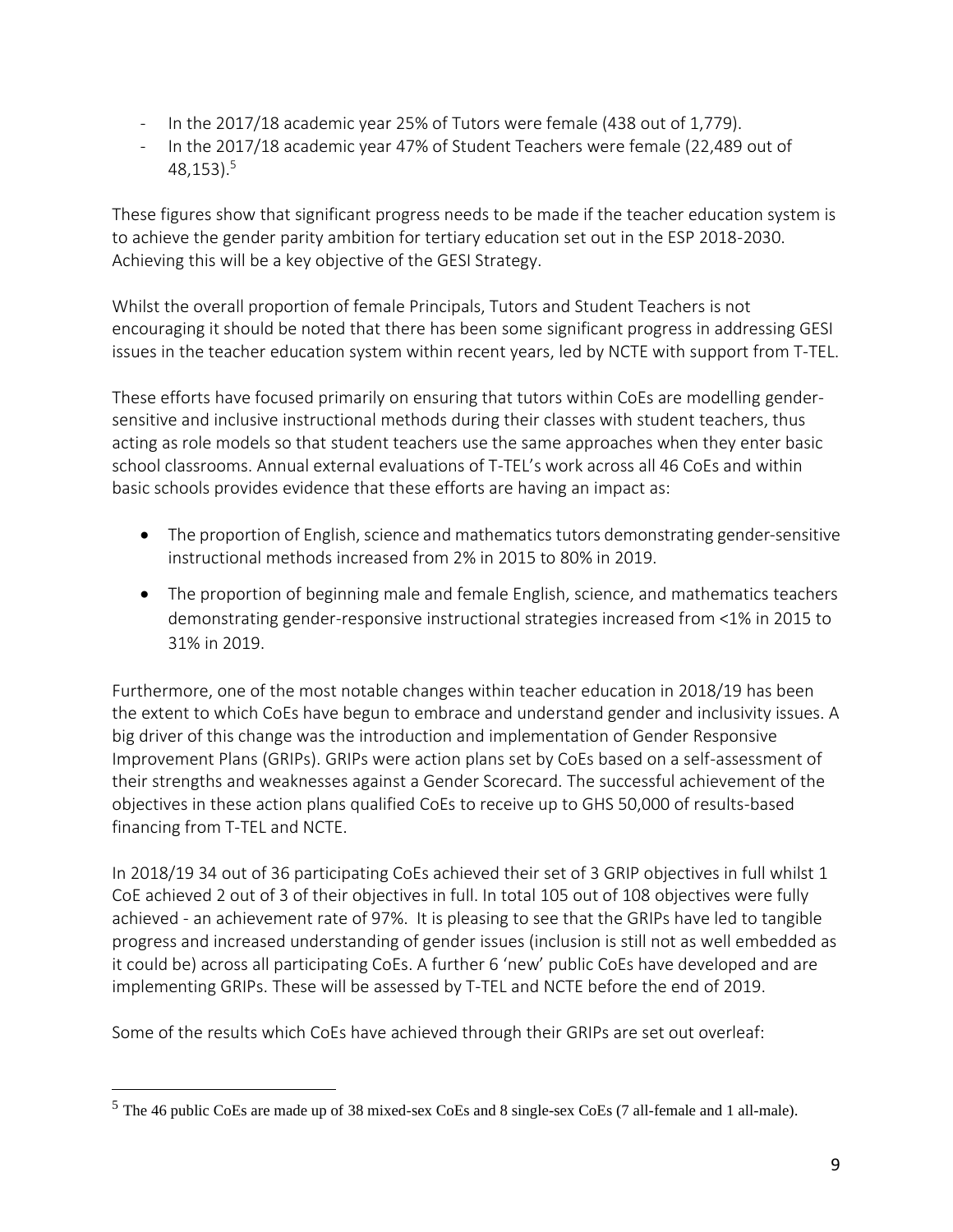- o Capacity support for college staff on Gender Equality and Social Inclusion (GESI) ensuring that both classroom and college community practices are GESI responsive.
- o The construction and effective use of washrooms and changing rooms which address gender and inclusion needs.
- o Almost all CoEs have developed sexual harassment policies that are properly aligned with NCTE's sexual harassment policy guideline
- o Introduction of gender and inclusion issues in extra curricula activities through platforms such as Gender Clubs and periodic seminars. These platforms serve as avenues for awareness creation, and build confidence of student teachers (especially female students) which can potentially increase the number of female students taking up leadership roles
- o Mentors and student teachers have been equipped with knowledge and skills to address issues of gender and inclusion in some basic schools

For the first time in teacher education it feels as if we are starting to turn a corner when it comes to understanding and prioritization of gender issues amongst tutors, mentors and student teachers. The consensus across board from external evaluation of CoEs is that their knowledge has been enhanced and they are to a large extent adopting participatory approaches, contextualizing and situating the training acquired through GRIPs and other T-TEL activities in their various classrooms. This is enabling them to develop gender and inclusive plans and take decisions that address the needs of all learners.

Whilst there have been GESI related improvements in CoE practices and policies the same is also true when it comes to the content of the new B.Ed curriculum in Initial Teacher Education. The new B.Ed which has replaced the Diploma in basic education in CoEs is a necessary step in raising the status of teachers and improving the quality of education in Ghana. With support from UNICEF gender and inclusion has been mainstreamed throughout the new B.Ed curriculum and a Toolkit has been developed to support CoEs and universities to implement these aspects effectively.

Whilst all this progress is encouraging and should be praised it is also important to note that there are several significant constraints and issues when it comes to GESI within the teacher education system. Stakeholders participating in the National Gender and Inclusion Summit which took place in May 2019 helped to identify the following issues which remain a significant cause for concern and which this GESI Strategy will attempt to overcome.

Issue 1: Under-representation of women in Colleges of Education. There are relatively fewer female principals, tutors and student tutors. This has helped to make many CoEs a male dominated environment, with high proportions of males in leadership, administrative management, admissions and enrolment. There is little evidence of effective strategic recruitment initiatives to increase the proportion of female principals or tutors.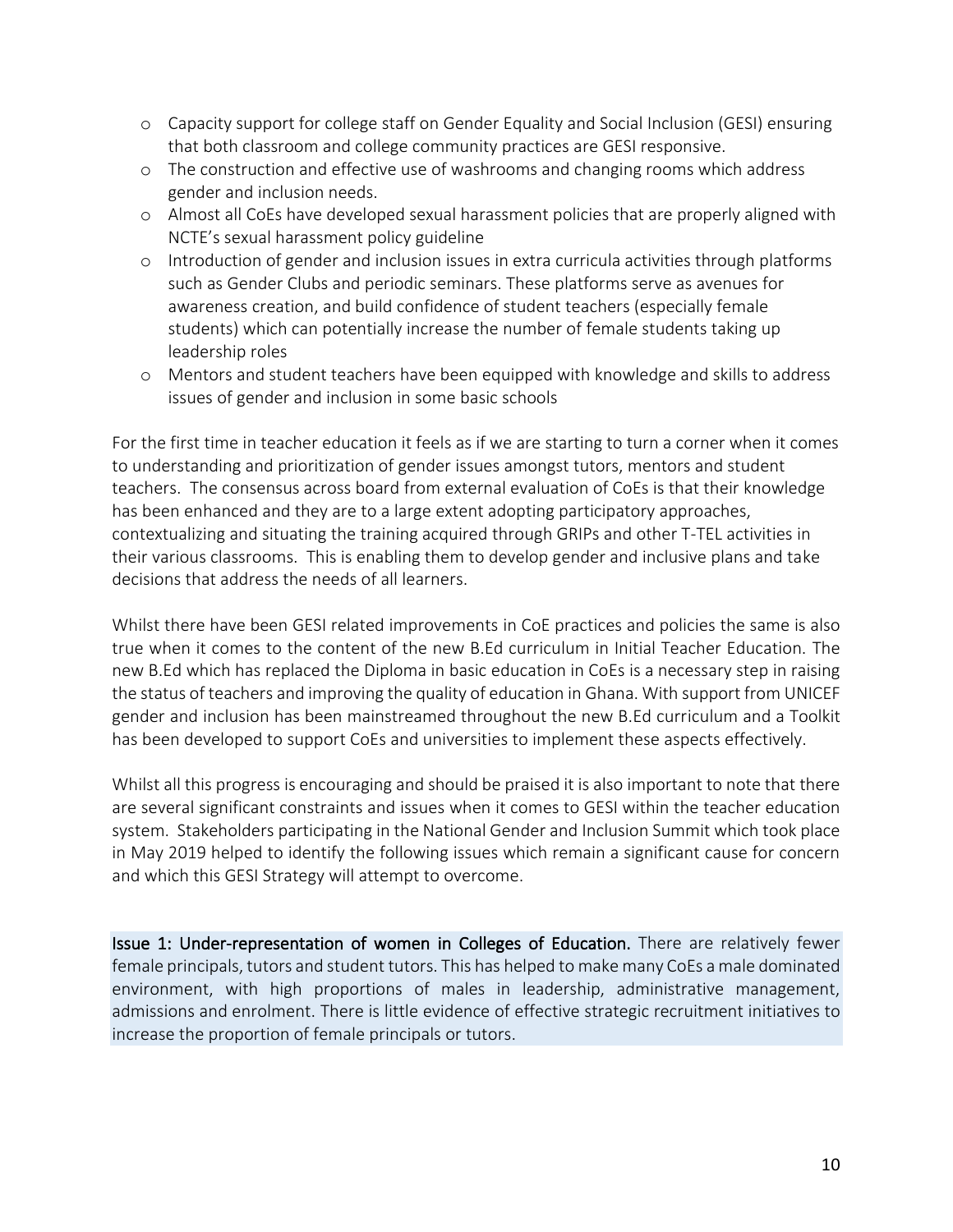Issue 2: Issues with Inclusive Education including lack of data on enrolment and lack of investment in appropriate equipment and facilities. A recent Inclusive Education study was commissioned by NCTE to assess the knowledge level and extent of compliance of CoEs and partner schools with Ghana's Inclusive Education (IE) policy. The study revealed that colleges are making efforts to be compliant with the IE policy but that there are significant gaps in important areas. While altering existing infrastructure requires resources, there is need for CoEs to prioritise resource allocation if they are to increase their level of compliance with the policy as there is a shortage of specialized equipment required, particularly amongst the three CoEs designated as specialist IE institutions (NJA, Wesley and PCE Akropong). In their teacher training programmes, prospective teachers are being prepared to identify and teach students with special education needs (SEN). However, observations of tutor lessons suggest that little is done in terms of classroom setting to account for student teachers with SEN. There is also a general lack of data on students with SEN at both CoEs and basic schools, even though students with SEN attend these institutions. The lack of data makes it difficult to estimate the prevalence of students with SEN across basic schools and CoEs.

Issue 3: Inadequate measures within current policy frameworks to ensure the genuine mainstreaming of gender and social inclusion concerns and effective implementation of GESI related policies in the colleges. Whilst policy frameworks exist and all CoEs have made commendable efforts to ensure that they have appropriate and responsive policies in place these efforts are undermined in many instances by implementation issues. One of the most serious constraints to implementation is a lack of dedicated funding and budgetary support and a belief amongst some CoEs that they are not allowed to include a specific and dedicated GESI budget in their annual budgeting and reporting processes. This means that, whilst GESI issues are acknowledged and discussed, CoE leadership and management feel that progress cannot be made due to resource limitations for efforts such as GESI teaching and learning resources, infrastructure, GESI assessment structures, and other GESI targeted activities. In addition, whilst CoEs are expected to develop policies to tackle GESI issues, there is no regular or formalized reporting system which requires them to present evidence to their mentoring universities or NCTE that they are making progress on implementation. An example of this would be on sexual harassment where CoEs have been tasked by NCTE to recruit and train Safe Space Focal Persons but where there is currently no requirement to systematically report on sexual harassment cases and outcomes.

Issue 4: Deep rooted discriminatory socio-cultural and institutional practices lead to marginalization and exclusion in CoEs. Whilst CoEs have developed policies which are generally responsive to GESI issues the fact remains that there are individuals within CoEs who hold discriminatory or prejudiced beliefs which can marginalize women, girls and disadvantaged groups. The beliefs and practices of these individuals, regardless of the generally positive policy environment, can reinforce inequality and heighten vulnerability of woman and marginalized populations within CoEs. Widespread behavior change and communication efforts are therefore required to change individual attitudes and create a culture which promotes the full and meaningful participation of excluded and marginalized groups such as persons with disability and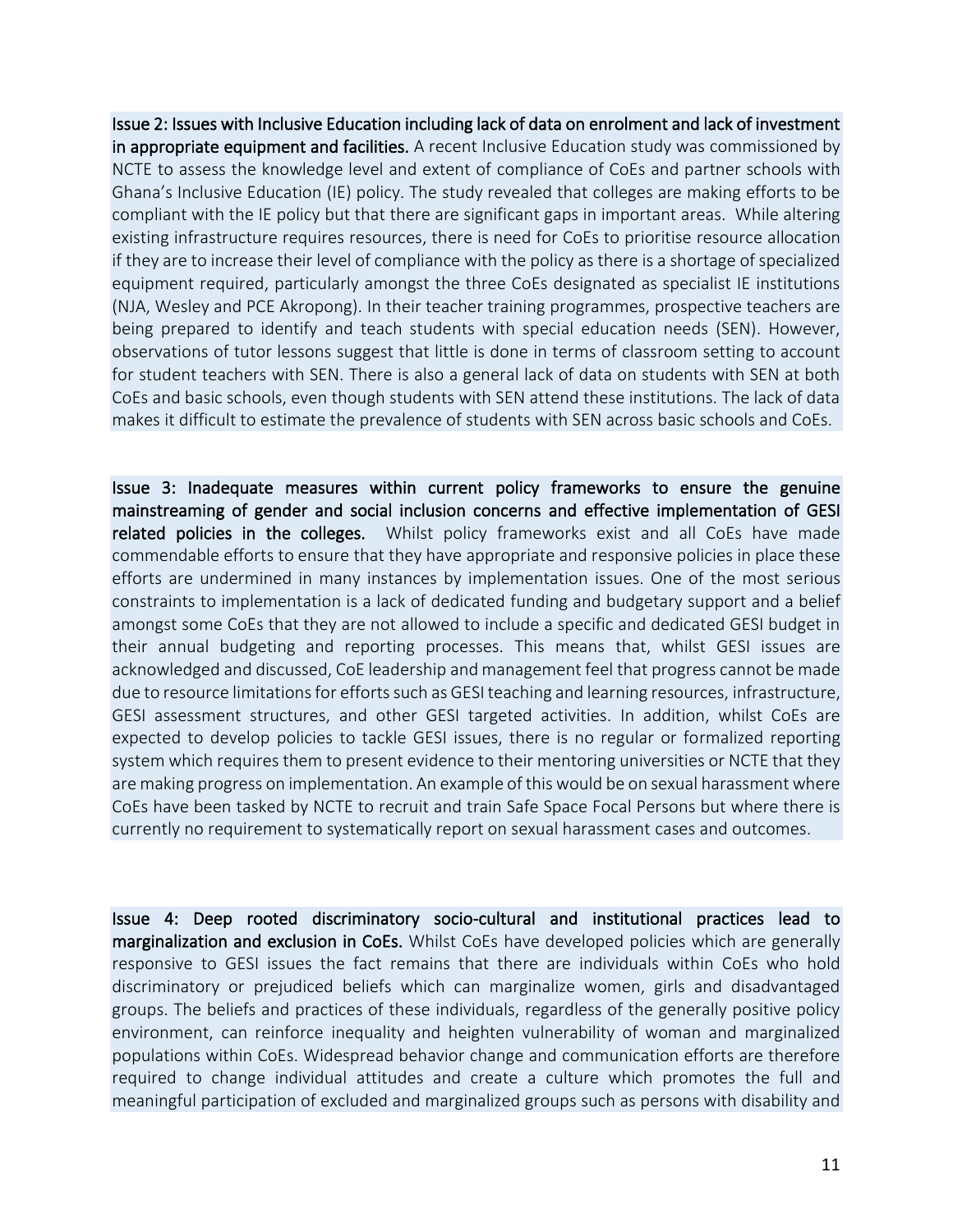women in CoEs. In addition the risk of gender-based violence is also worth noting as a specific risk which requires addressing as part of such efforts.

Issue 5: Implementation of the new B.Ed curriculum within CoEs must ensure that gender and inclusion is given adequate attention. The new B.Ed in Initial Teacher Education has been designed so that it pays significantly more attention to GESI issues than was the case with the previous Diploma. Gender and Inclusion has been mainstreamed across all subjects in line with the requirements of the National Teacher Education Curriculum Framework (NTECF). However this mainstreaming means that there is a lack of specific subjects for gender, inclusivity and sex education. Implementation is therefore critical to ensure that tutors and university faculty are actually delivering the curriculum as intended so that GESI issues are adequately covered and understood across all subject areas. There is a need to review curriculum implementation closely across all institutions to ensure that GESI is actually mainstreamed into all core programs and is embedded into curriculum delivery and assessment.

Issue 6: Inadequate physical infrastructure to support gender equality and social inclusion in CoEs. Infrastructure needs to be expanded across almost all CoEs to ensure gender equality and social inclusion. In many cases a lack of adequate accommodation is cited as one of the reasons for enrolment disparities between male and female student teachers whilst inclusion issues are often hampered by physical constraints which restrict access to teaching and learning facilities. Infrastructure that is geared towards accessibility will improve space for students and ensure their convenience as well as equally promoting diversity. A critical strategy for CoEs is therefore to ensure that the built environment is child, disability and gender sensitive and provide safe, nonviolent, inclusive and effective learning environment for all.

The intervention strategies set out in the next section of the GESI Strategy have been designed to address these issues and constraints, thus enabling the Government of Ghana to achieve its policy objectives within the teacher education sub-sector.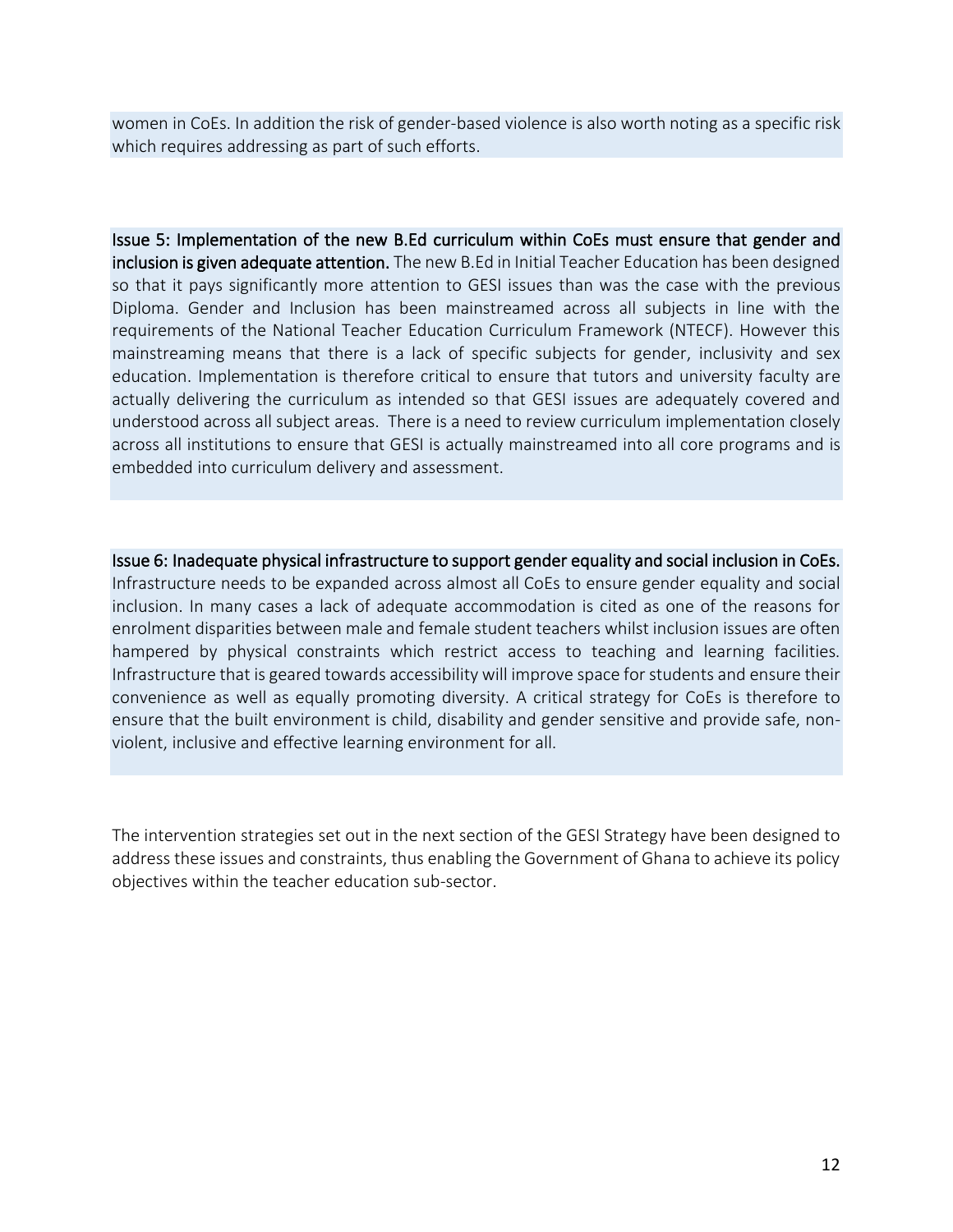#### 4. GESI Intervention Strategies

The overall purpose of the National Gender, Equality and Social Inclusion (GESI) Strategy and Action Plan for Teacher Education (2020- 2025) is to ensure that by 2025 Ghana has a responsive teacher education system that genuinely promotes equality and inclusion."

Achieving this purpose will require coordinated action across all 46 public CoES and 5 public universities, being mindful of the policy intention which means that, by the end of the GESI Strategy in 2025, CoEs and universities will have become fully integrated. The six objectives set out below with related activities, responsible agencies and timescale will help to ensure that the GESI Strategy achieves its purpose by 2025.

<span id="page-13-0"></span>The GESI Strategy and Action Plan is based on a set of 25 targets across the 6 objectives, as set out in the table below. NCTE will ensure that these 25 targets form the basis for a comprehensive Monitoring & Evaluation Framework (set out later in this Strategy) which drive positive action across the teacher education system. This Strategy is not prescriptive when it comes to the specific activities required to achieve these 25 targets, rather it encourages institutions to develop their own effective strategies and plans to achieve targets. The activities set out below are thus not definitive and we would expect to see many more institutional activities being developed within agencies and institutions.

| <b>OBJECTIVE</b>                                                     | <b>ACTIVITIES</b>                                                                                                                                                                                                                                                                                                         | <b>RESPONSIBILITY</b> | <b>TIMEFRAME</b>      | <b>TARGETS</b>                                                                                                                                                                                                                                                                    |
|----------------------------------------------------------------------|---------------------------------------------------------------------------------------------------------------------------------------------------------------------------------------------------------------------------------------------------------------------------------------------------------------------------|-----------------------|-----------------------|-----------------------------------------------------------------------------------------------------------------------------------------------------------------------------------------------------------------------------------------------------------------------------------|
| Increase<br>representation of<br>females at all levels<br>of teacher | 1) Whilst maintaining overall entry requirements as NCTE<br>befits Degree awarding institutions, encourage CoEs<br>to advocate flexibility in mathematics and science<br>when seeking to admit female student teachers from<br>October 2020 onwards.                                                                      |                       | January-April<br>2020 | 1.1 Increase proportion of<br>female student teachers<br>enrolled in CoES from 47% at<br>baseline to 50% by 2025.<br>1.2 Increase proportion of<br>female tutors in CoEs from<br>25% at baseline to 35% by<br>2025.<br>proportion<br>1.3<br>Increase<br>of female College leaders |
| education                                                            | 2) Undertake rigorous data analysis of recruitment NCTE, PRINCOF,<br>and progression figures, enrolment and uptake for CoEs and T-TEL<br>female student teachers and tutors by institution as<br>well as analysis of issues and barriers to female<br>recruitment and progression (based on institution<br>specific data) |                       | January-April<br>2020 |                                                                                                                                                                                                                                                                                   |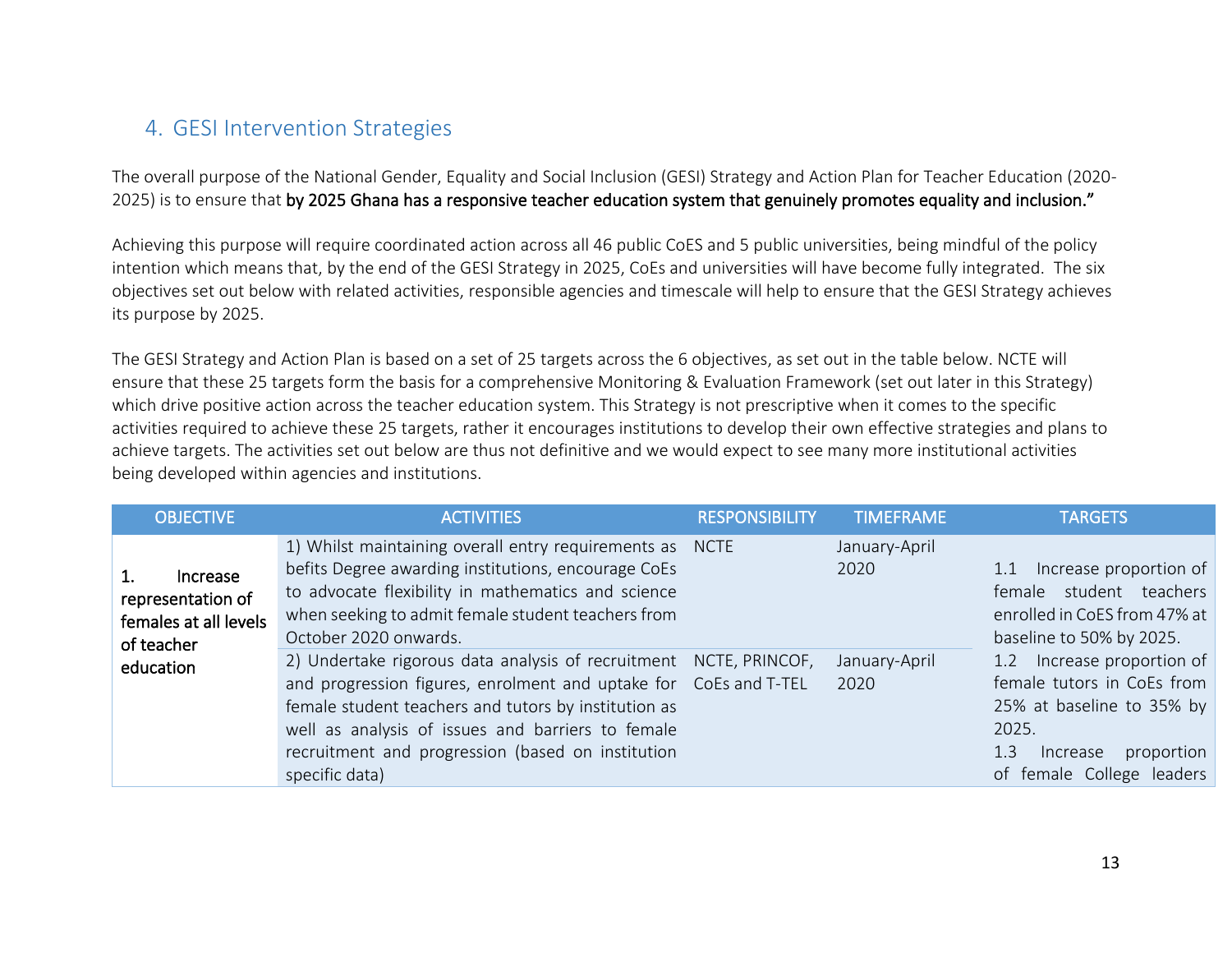| 3) Use rigorous data analysis from activity 2.) above NCTE, CoEs, T-<br>to set institution specific targets for female TEL and Reform<br>enrolment and staff representation and develop Secretariat<br>action plans which are incorporated within NCTE's<br>Roadmap which is monitored by the Reform<br>Secretariat's as part of the Government's<br>performance accountability system. NCTE to monitor<br>institutions' action plans on a quarterly basis. |                          | May-July 2020                                                                                                      | from 26% at baseline to 35%<br>by 2025. |
|-------------------------------------------------------------------------------------------------------------------------------------------------------------------------------------------------------------------------------------------------------------------------------------------------------------------------------------------------------------------------------------------------------------------------------------------------------------|--------------------------|--------------------------------------------------------------------------------------------------------------------|-----------------------------------------|
| 4) Link enrolment and recruitment data to NCTE, NAB and<br>measurement of quality assurance indicators used to<br>assess CoEs, including the Quality Assurance and<br>Accreditation Assessment Instrument (QAAAI) and<br>introduce a 'GESI Award' for CoEs which meet certain<br>standards and targets related to female enrolment<br>and recruitment. Publicise this Award annually<br>alongside events such as the National Teachers' Prize               | <b>NTC</b>               | <b>QAAAI</b> to<br>incorporate<br>indicators by<br>end of 2020.<br><b>GESI Award to</b><br>be launched in<br>2021. |                                         |
| 5) Create a bi-annual forum to assess progress<br>against plans of COEs to improve enrolment of<br>female student teachers and tutors based on<br>national targets.<br>6) Publish performance on enrolment of female NCTE, NAB and<br>student teachers and recruitment of tutors in COEs<br>annually so that these figures are widely<br>disseminated and in the public domain, this can be<br>linked to the GESI Award event.                              | NCTE, CoEs<br><b>NTC</b> | First meeting to<br>take place<br>before the end<br>of 2020.<br>Data to be<br>published in<br>2021.                |                                         |
| 7) Develop recruitment campaigns targeting female NCTE, MoE, T-<br>tutors and female student teachers based on TEL, PRINCOF,<br>evidence as to the barriers which restrict female CoEs<br>enrolment.                                                                                                                                                                                                                                                        |                          | First recruitment<br>campaign to be<br>launched before<br>the end of 2020.                                         |                                         |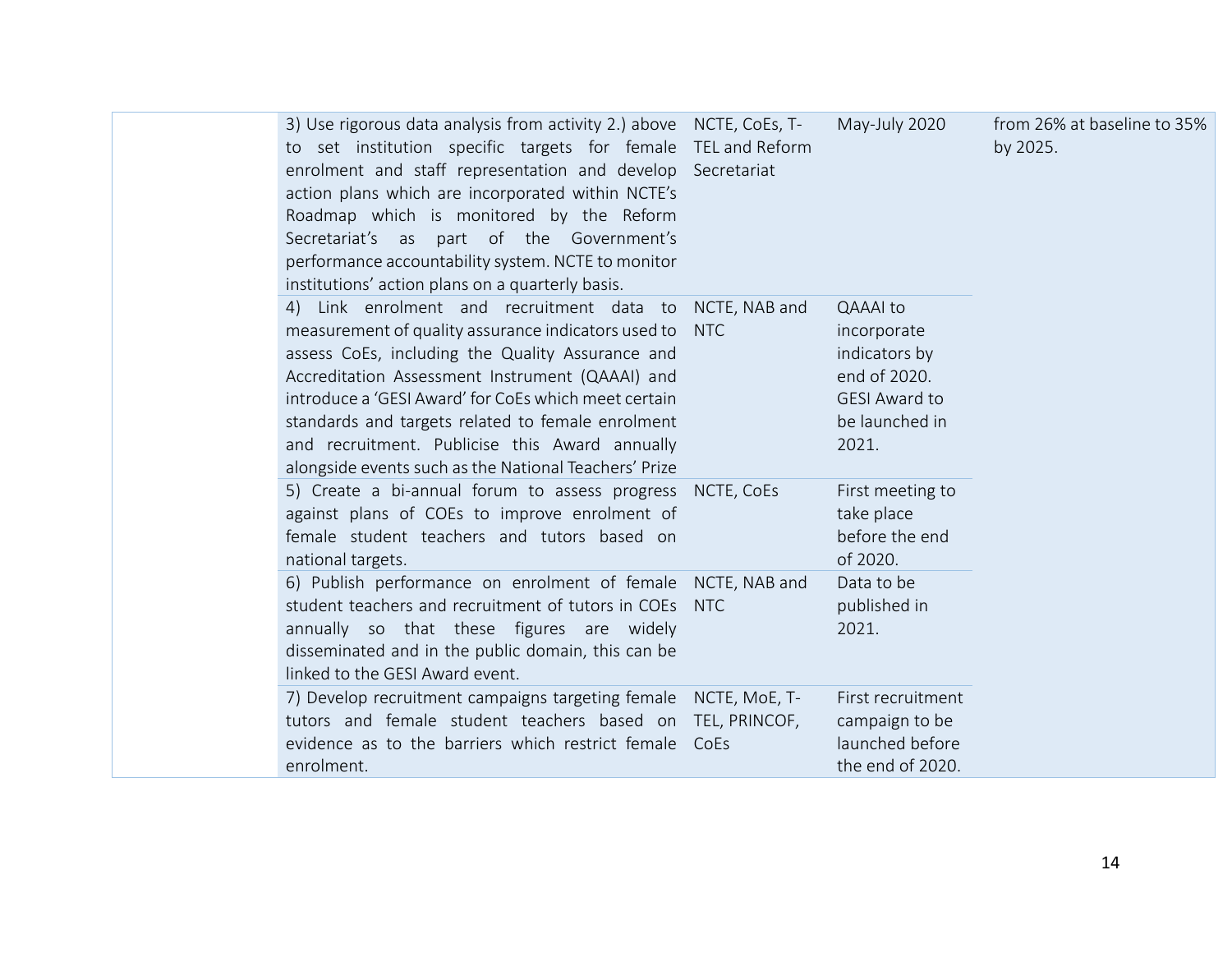|                                                                               | 8) Consider options for increasing the proportion of NCTE<br>female Principals including potential consideration of<br>a quota system.                                                                                                              |                                                 | By 2021                                                                  |                                                                                                                                                                                                                                                                             |
|-------------------------------------------------------------------------------|-----------------------------------------------------------------------------------------------------------------------------------------------------------------------------------------------------------------------------------------------------|-------------------------------------------------|--------------------------------------------------------------------------|-----------------------------------------------------------------------------------------------------------------------------------------------------------------------------------------------------------------------------------------------------------------------------|
|                                                                               |                                                                                                                                                                                                                                                     |                                                 |                                                                          |                                                                                                                                                                                                                                                                             |
| 2. Facilitating<br>Effective<br>Implementation of<br><b>GESI Policies and</b> | 1)<br>Sensitize CoE Governing Councils, University<br>oversight bodies as well as other supervisory<br>entities (NAB and NCTE) on teacher education GESI<br>policies and related issues.                                                            | NCTE, NAB, 5<br>Universities, 46<br>CoEs, T-TEL | By April 2020                                                            | 2.1<br>70% of CoEs meeting<br>annual GESI targets within<br>their strategic plans by 2025,<br>up from 20% in 2018.                                                                                                                                                          |
| Related Issues in<br><b>CoEs</b>                                              | 2) Continue education and sensitization of CoE staff CoEs, NCTE, T-<br>and incentivize them to commit to GESI policy<br>implementation (including public recognition of<br>notable efforts) including capacity building training<br>where required. | <b>TEL</b>                                      | Ongoing<br>throughout<br>strategy period.                                | 95% of CoE policies<br>2.2<br>classified as being 'GESI<br>responsive' by 2025, up from<br>80.7% in 2018.<br>70% of CoES rated as<br>2.3<br>being 'GESI friendly-ensuring<br>an inclusive gender sensitive<br>environment for all staff and<br>student teachers' through an |
|                                                                               | 3) Develop policy introducing a dedicated GESI MoE, NCTE, MoF<br>budget line which must be used by CoEs and national<br>agencies                                                                                                                    |                                                 | Policy to take<br>effect from the<br>start of the 2021<br>financial year |                                                                                                                                                                                                                                                                             |
|                                                                               | 4) Disseminate GESI policies widely within individual NCTE, CoEs<br>CoEs as well as with regional and national<br>stakeholder institutions                                                                                                          |                                                 | Ongoing<br>throughout<br>strategy period.                                | external, independently<br>verified metric by 2025, up<br>from 17.4% in 2019.                                                                                                                                                                                               |
|                                                                               | 5) Institutionalize peer review exercise amongst top NCTE<br>management of CoEs involving universities and<br>other tertiary education players to regularly improve<br>performance and assess progress against GESI policy<br>objectives.           |                                                 | By end of 2020                                                           | 95% of CoEs can<br>2.4<br>demonstrate how they have<br>used dedicated GESI budget<br>lines to achieve policy<br>objectives by 2025.                                                                                                                                         |
|                                                                               | 6) Annual reporting process instituted whereby<br>universities have to report to NCTE and NAB about CoEs, NCTE and<br>progress made on the GESI aspects of the new B.Ed<br>curriculum within their affiliated CoEs.                                 | Universities,<br><b>NAB</b>                     | First annual<br>reports due by<br>September<br>2020.                     | 70% of beginning<br>2.5<br>teachers are displaying<br>effective use of gender-                                                                                                                                                                                              |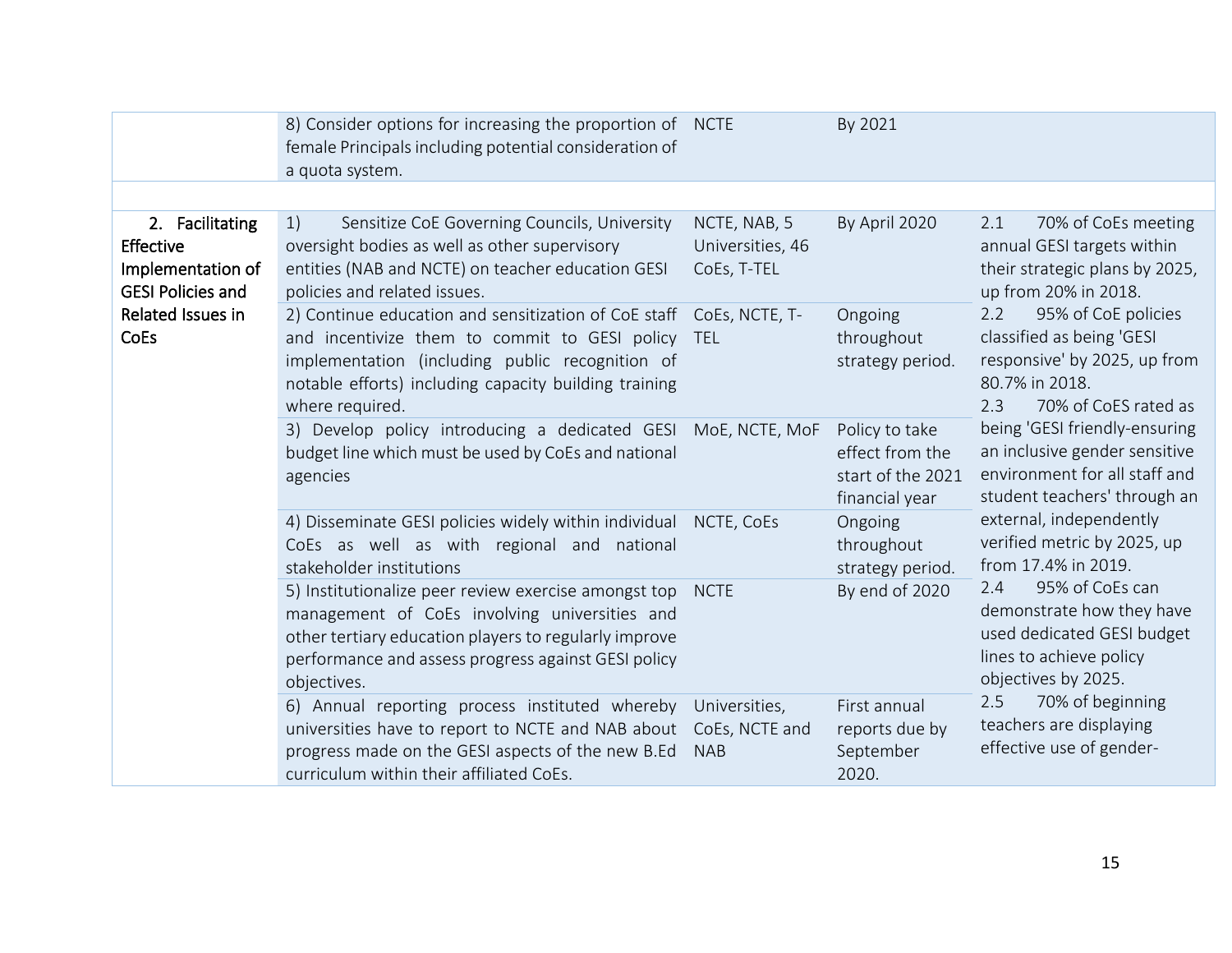|                                                                              | 7) Establish and implement a university and NCTE- NCTE,<br>led annual policy progress reporting system to assess<br>the extent to which the 5 policy specific targets in<br>this GESI Strategy and Action Plan are being achieved<br>in each institution.                                                                                                                                                                                                                                       | universities,<br>CoEs, T-TEL                            | First annual<br>review of GESI<br>policies and<br>progress to take<br>place before the<br>end of 2020. | responsive pedagogy by<br>2025, up from 31% in 2019.                                                                                                                                                                                                                                                                                                                                                                                                                                                                                                                                                                           |
|------------------------------------------------------------------------------|-------------------------------------------------------------------------------------------------------------------------------------------------------------------------------------------------------------------------------------------------------------------------------------------------------------------------------------------------------------------------------------------------------------------------------------------------------------------------------------------------|---------------------------------------------------------|--------------------------------------------------------------------------------------------------------|--------------------------------------------------------------------------------------------------------------------------------------------------------------------------------------------------------------------------------------------------------------------------------------------------------------------------------------------------------------------------------------------------------------------------------------------------------------------------------------------------------------------------------------------------------------------------------------------------------------------------------|
|                                                                              |                                                                                                                                                                                                                                                                                                                                                                                                                                                                                                 |                                                         |                                                                                                        |                                                                                                                                                                                                                                                                                                                                                                                                                                                                                                                                                                                                                                |
| 3. Enhancing<br>inclusion and<br>empowering<br>marginalised<br>groups within | 1) Provide training and guidance to tutors on the Universities,<br>Inclusive Education policy and how to apply key NCTE & T-TEL<br>competencies in line with the new teacher education<br>curriculum. Conduct awareness raising campaign on<br>the Inclusive Education policy.                                                                                                                                                                                                                  |                                                         | Initial training to<br>be provided by<br>December 2020                                                 | 75% of CoE tutors<br>3.1<br>adopting key competencies in<br>inclusive education policy and<br>implementing them in<br>classroom<br>3.2<br>% of student teachers<br>enrolled in CoEs with<br>disabilities by 2025<br>% of tutors who are<br>3.3<br>Persons Living with<br>Disabilities (PLWDs) by 2025.<br>% of PLWD student<br>3.4<br>teachers in leadership<br>positions by 2025.<br>3.5<br>% of female student<br>teachers in senior leadership<br>positions by 2025.<br>3.6<br>% of female tutors<br>appointed as Heads of<br>Department (HoDs) by 2025.<br>% of female tutors<br>3.7<br>teaching STEM subjects by<br>2025. |
| teacher education                                                            | 2) Conduct an outreach campaign for PLWDs<br>encouraging them to consider teaching as a career<br>and making them aware of opportunities available to<br>them within CoEs. Also conduct a targeted<br>recruitment campaign to try to raise the number of<br>PLWD applying to be tutors.                                                                                                                                                                                                         | MoE, NCTE,<br>PRINCOF, TTAG,<br>Universities &<br>CoEs. | Campaign<br>conducted in<br>2020 & 2021.                                                               |                                                                                                                                                                                                                                                                                                                                                                                                                                                                                                                                                                                                                                |
|                                                                              | 3) Invest in equipment and facilities in three NCTE & T-TEL<br>specialist Inclusive Education CoEs (NJA, PCE<br>Akropong and Wesley)<br>4) Sensitize STEM tutors on GESI issues related to Universities,<br>mathematics, science and technology to equip them<br>to encourage female and special needs students in<br>these areas. Work with affiliate universities to<br>develop guidance on this as a specialist STEM<br>university and then share this guidance across all<br>relevant CoEs. |                                                         | Initial<br>investment from<br>T-TEL by July<br>2020.                                                   |                                                                                                                                                                                                                                                                                                                                                                                                                                                                                                                                                                                                                                |
|                                                                              |                                                                                                                                                                                                                                                                                                                                                                                                                                                                                                 | NCTE & T-TEL                                            | Ongoing<br>through 2020-<br>2022                                                                       |                                                                                                                                                                                                                                                                                                                                                                                                                                                                                                                                                                                                                                |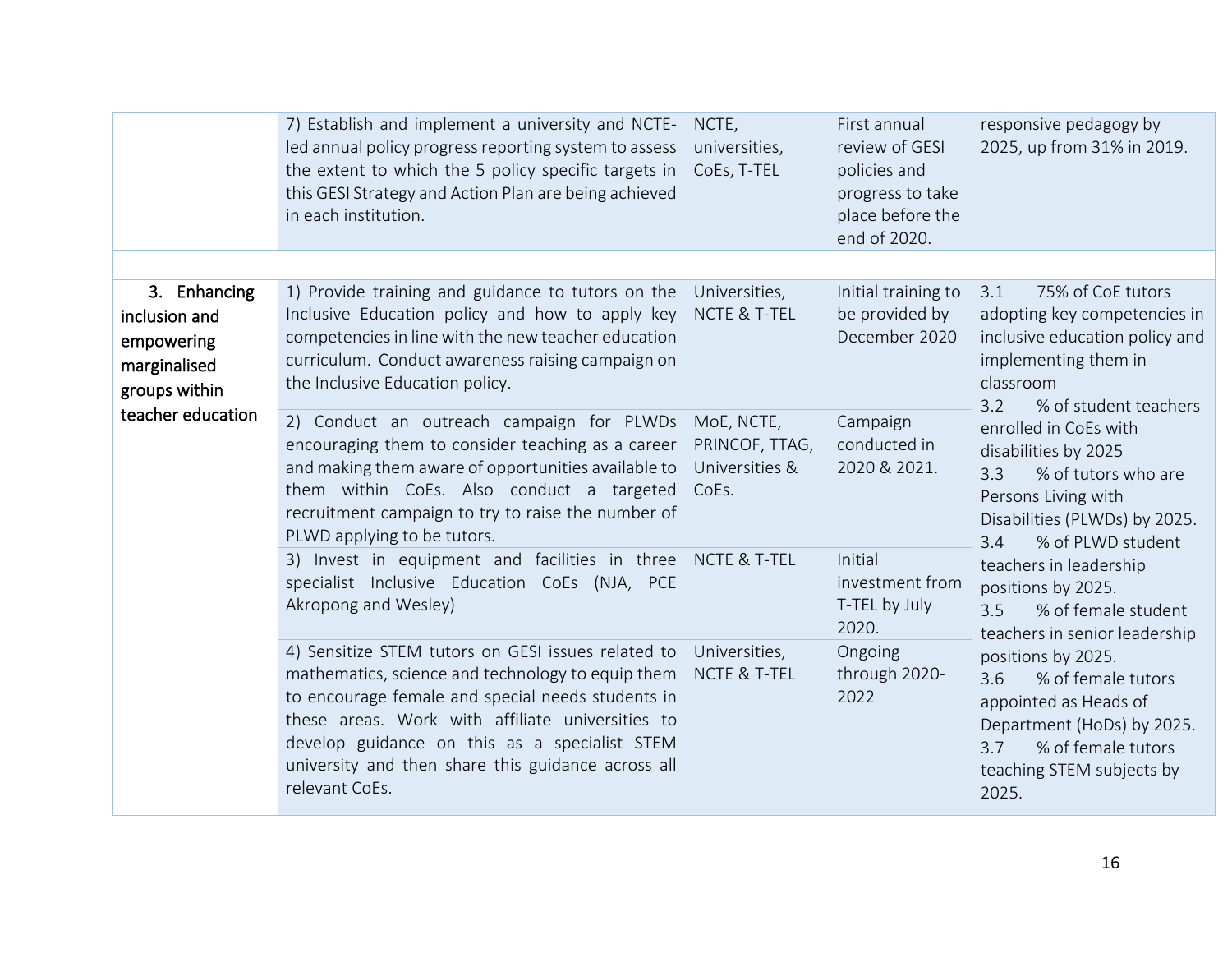|                                                                                                                      | 5) Introduce a university and College-led mentoring Universities &<br>scheme using current female HoDs as role models<br>and mentors to encourage more female tutors to<br>successfully apply to be HoDs.                                                                                                    | CoEs                                       | By 2021        |                                                                                                                                                                       |  |
|----------------------------------------------------------------------------------------------------------------------|--------------------------------------------------------------------------------------------------------------------------------------------------------------------------------------------------------------------------------------------------------------------------------------------------------------|--------------------------------------------|----------------|-----------------------------------------------------------------------------------------------------------------------------------------------------------------------|--|
|                                                                                                                      | 6) Work with TTAG to see how they can take NCTE, TTAG & T-<br>measures to encourage more PLWD and female<br>student teachers to take up leadership roles within<br>SRC. This may include changing the constitution, the<br>rules of elections or mandating affirmative action to<br>increase representation. | <b>TEL</b>                                 | By end of 2020 |                                                                                                                                                                       |  |
|                                                                                                                      | 7) Conduct an outreach campaign in conjunction<br>with CETAG, targeted at women and led by KNUST<br>encouraging more females to apply to become STEM<br>tutors in CoEs, bearing in mind that these are likely<br>to become university staff before 2025.                                                     | KNUST, CoEs,<br>PRINCOF, CETAG             | 2020-2022      |                                                                                                                                                                       |  |
|                                                                                                                      |                                                                                                                                                                                                                                                                                                              | <b>NCTE and CoEs</b>                       |                |                                                                                                                                                                       |  |
| 4. Creating<br>Safe Teaching &<br>Learning<br><b>Environment for</b><br><b>Students, Tutors</b><br>and Staff of CoEs | Ensure the development and<br>1)<br>operationalization of effective sexual harassment<br>policies covering students, staff (teaching and non-<br>teaching) in line with the NCTE sexual harassment<br>guidelines                                                                                             |                                            | By mid-2020    | Each CoE has a<br>4.1<br>designated & trained Safe<br>Space Focal Person by 2022.<br>Each CoE has a<br>4.2<br>designated and functional<br>safe space system by 2022. |  |
|                                                                                                                      | Ensure availability of designated guidance<br>2)<br>and counselling units with adequate GESI capacity in<br>CoEs                                                                                                                                                                                             | CoEs with<br>support from<br>MoE's GC Unit | By 2021        | Number of reported<br>4.3<br>cases of sexual harassment in<br>5 public universities and % of                                                                          |  |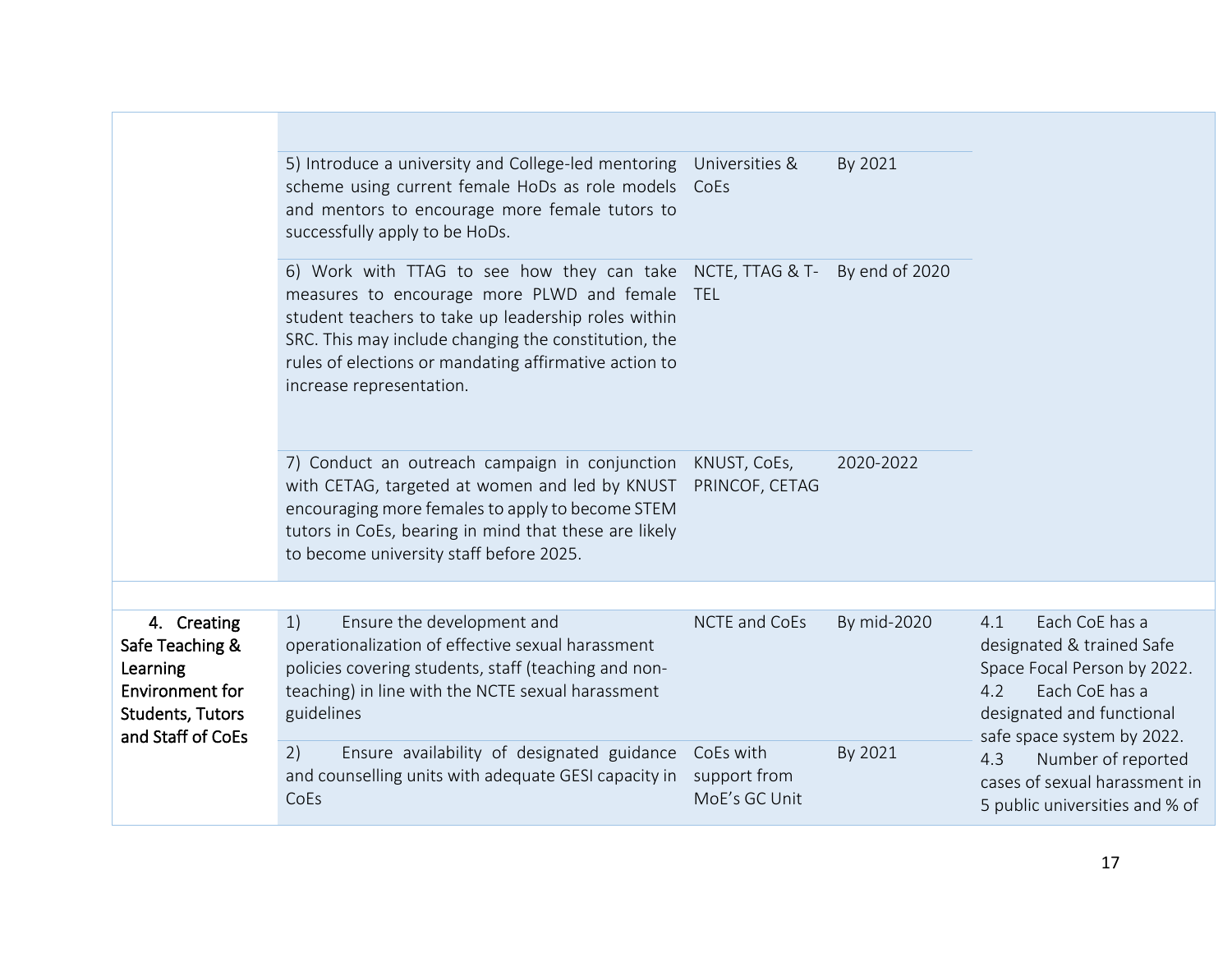|  |                                                                                  | 3) Establish Safe Space Focal Persons (SSFP) system<br>across all 46 CoEs and ensure that all of these people<br>are trained and carrying out their designated roles.<br>Review universities' systems to ensure that they are<br>also effective.                                                                                                                                                             | CoEs with<br>support from<br>MoE's GC Unit          | By April 2020         | cases which led to formal<br>disciplinary action by 2025.<br>Number of reported<br>4.4<br>cases of sexual harassment in<br>46 public Colleges of |  |  |
|--|----------------------------------------------------------------------------------|--------------------------------------------------------------------------------------------------------------------------------------------------------------------------------------------------------------------------------------------------------------------------------------------------------------------------------------------------------------------------------------------------------------|-----------------------------------------------------|-----------------------|--------------------------------------------------------------------------------------------------------------------------------------------------|--|--|
|  |                                                                                  | 4) Monitor effectiveness of sexual harassment<br>reporting systems, train one member of each<br>College Council as a focal person who the SSFPs can<br>report to if they have concerns with how the<br>system is working. Conduct an annual survey across<br>all institutions to determine extent to which staff<br>and student teachers feel the system is working<br>effectively in their own institution. | NCTE, T-TEL,<br>Ongoing<br>CoEs and<br>universities |                       | Education and % of cases<br>which led to formal<br>disciplinary action by 2025.                                                                  |  |  |
|  |                                                                                  | 5) Provide students with tools to identify and<br>address unsafe teaching and learning environments<br>and reduce the risk of harassment.                                                                                                                                                                                                                                                                    | NCTE, TTAG, T-<br>TEL, universities,<br>CoEs        | Ongoing               |                                                                                                                                                  |  |  |
|  |                                                                                  | 6) Establish a confidential reporting system and<br>'hotline' within NCTE where sexual harassment can<br>be reported and investigated.                                                                                                                                                                                                                                                                       | <b>NCTE</b>                                         | By the end of<br>2020 |                                                                                                                                                  |  |  |
|  |                                                                                  |                                                                                                                                                                                                                                                                                                                                                                                                              |                                                     |                       |                                                                                                                                                  |  |  |
|  | 5. Expanding<br>and improving<br>infrastructure to<br>achieve GESI<br>objectives | 1) Support CoEs to sustain and increase ongoing<br>efforts to make infrastructure GESI-friendly (such as<br>constructing or rehabilitating walkways; changing<br>rooms; improving quality of students' and tutors'<br>desks; and procurement and installation of other<br>relevant infrastructure) in CoEs                                                                                                   | NCTE, MoE,<br>CoEs                                  | Ongoing               | Residential places for<br>5.1<br>female student teachers<br>(national & institutional) by<br>2025.<br>5.2<br>% of GETFund<br>resources disbursed |  |  |
|  |                                                                                  | 2) Advocate directive from NCTE/MoE to CoEs to<br>address infrastructure issues and work towards<br>attainment of 50/50 enrolment target and increase<br>of enrolment of other under-represented groups                                                                                                                                                                                                      | MoE, NCTE,<br>CoEs                                  | By September<br>2020  | specifically for female<br>residential accommodation.<br>CoEs increase in<br>5.3<br>infrastructural funds                                        |  |  |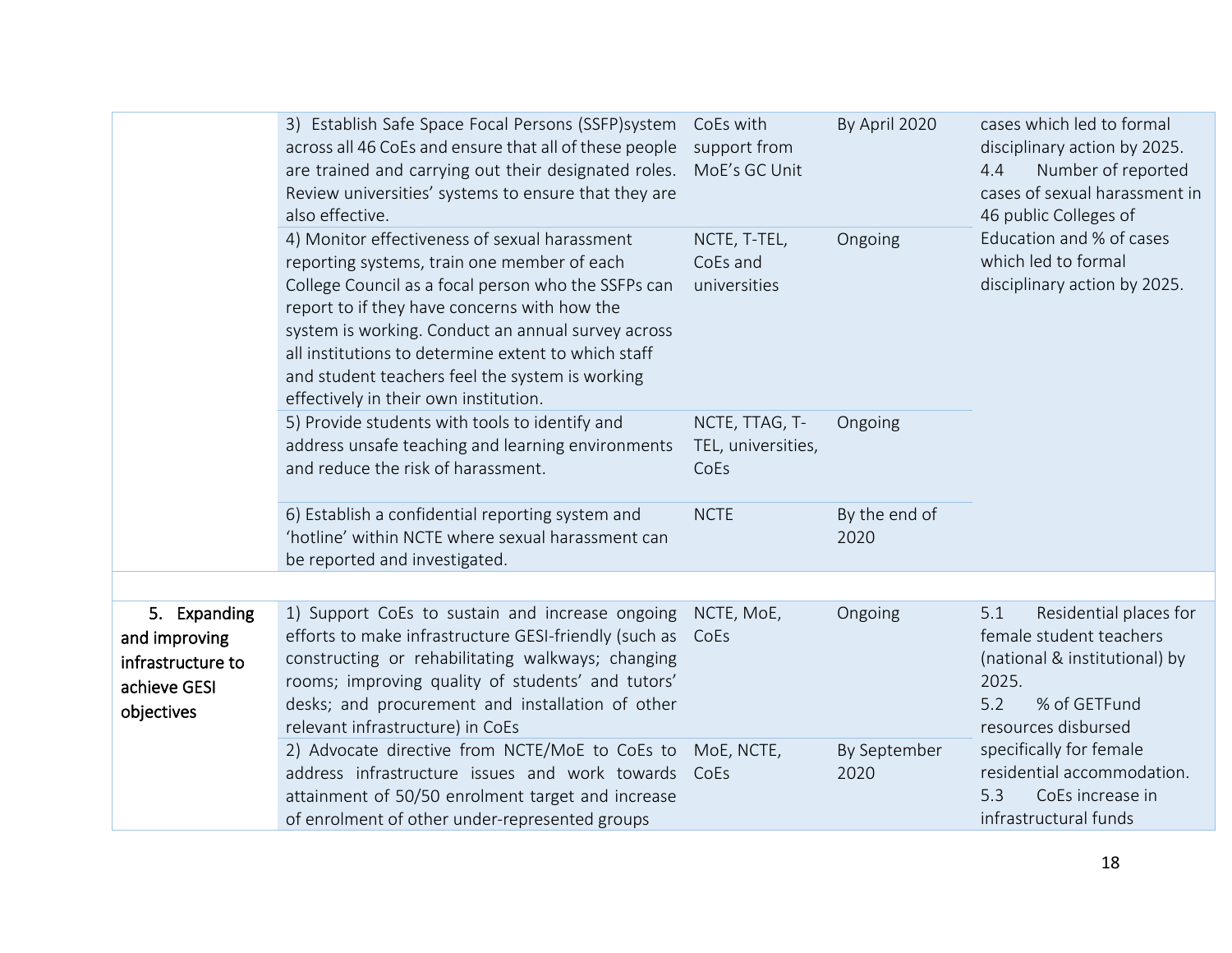|                                                                                                     | 3) Advocate adaptation of GETFund formula by MoE MoE<br>to ensure prioritization of GESI- responsive<br>infrastructure                                                                                                                                        |                                          | By September<br>2020       | committed to gender and<br>inclusion (breakdown-<br>inclusion & gender) by 2025.<br>% increase in funding<br>5.4<br>used for improving PLWD<br>facilities (institution specific) |
|-----------------------------------------------------------------------------------------------------|---------------------------------------------------------------------------------------------------------------------------------------------------------------------------------------------------------------------------------------------------------------|------------------------------------------|----------------------------|----------------------------------------------------------------------------------------------------------------------------------------------------------------------------------|
|                                                                                                     |                                                                                                                                                                                                                                                               |                                          |                            |                                                                                                                                                                                  |
| 6. Influencing<br>attitudes,<br>behaviors and<br>practice through<br>communications<br>and advocacy | 1) Promote GESI-responsive communication as a<br>common responsibility for all in the college<br>environment and build skills for various sections of<br>for<br>effective<br>College<br>communities<br><b>GESI</b><br>communication including public advocacy | NCTE, CoEs                               | Ongoing                    | $\%$<br>6.1<br>of<br>college<br>community with awareness<br>and understanding of how<br><b>GESI</b><br>issues<br>are<br>being<br>addressed in their institutions                 |
|                                                                                                     | 2) Build skills for various sections of College<br>communities for effective GESI communication<br>including public advocacy                                                                                                                                  | NCTE, CoEs                               | Ongoing                    | $\%$<br>of<br>college<br>6.2<br>community who feel that all<br>are treated equally regardless                                                                                    |
|                                                                                                     | 3) Equip existing gender champions to adopt a more NCTE, CoEs<br>GESI-oriented approach to their work                                                                                                                                                         |                                          | Ongoing                    | of gender or disability.                                                                                                                                                         |
|                                                                                                     | 4) Transform gender committees into GESI<br>committees by expansion of membership and<br>mandate as well as re-orientation to reflect the new<br>ethos                                                                                                        | NCTE, CoEs                               | Preparatory and<br>ongoing |                                                                                                                                                                                  |
|                                                                                                     | 5) Widen efforts at stakeholder engagement on NCTE, CoEs<br>GESI-related issues in teacher education to include<br>MDAs, NGOs, Development Partners amongst<br>others to stimulate support for interventions by<br><b>NCTE and CoEs</b>                       |                                          | Preparatory and<br>ongoing |                                                                                                                                                                                  |
|                                                                                                     | 6) Encourage the production of appropriate<br>information, education and communication (IEC)<br>materials to support GESI efforts of NCTE and CoEs<br>for distribution to partners                                                                            | NCTE, Teacher<br>Education<br>Consortium | Design and<br>ongoing      |                                                                                                                                                                                  |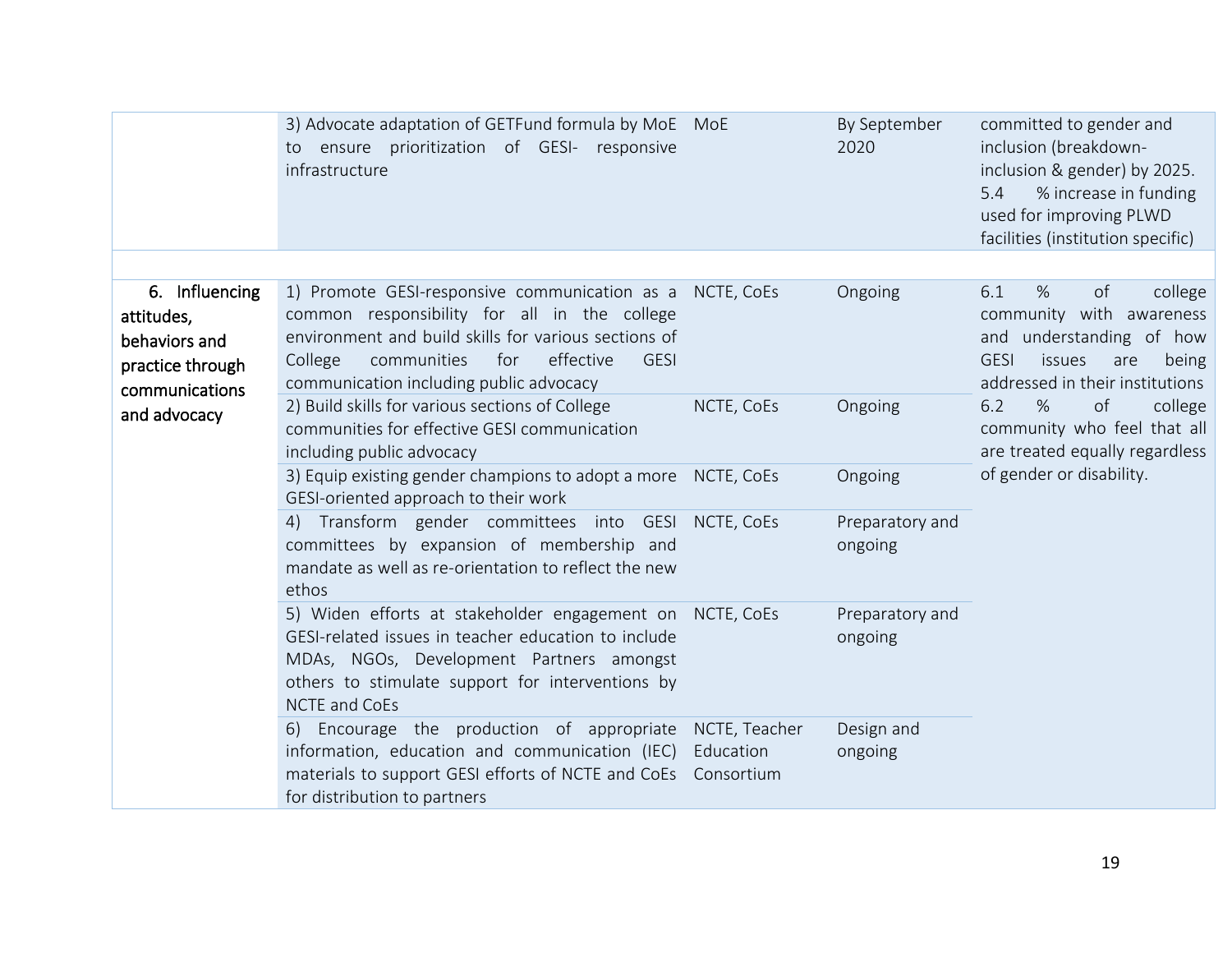\*Teacher Education Consortium: Leads, Education Reform Programmes/Teams, Affiliate Universities, National Teacher Education GESI Steering Team, GESI Focal Persons, Education Regulatory Bodies (NTC, NAB, NaCCA, NIB), NGOs and Development partners of Teacher Education in Ghana.

\*CoE: Principal, Vice Principal, Gender Champions & Gender Committees, Professional Development Coordinators (PDCs), Supported Teaching in Schools Coordinators (STCs), Quality Assurance Officers (QAOs)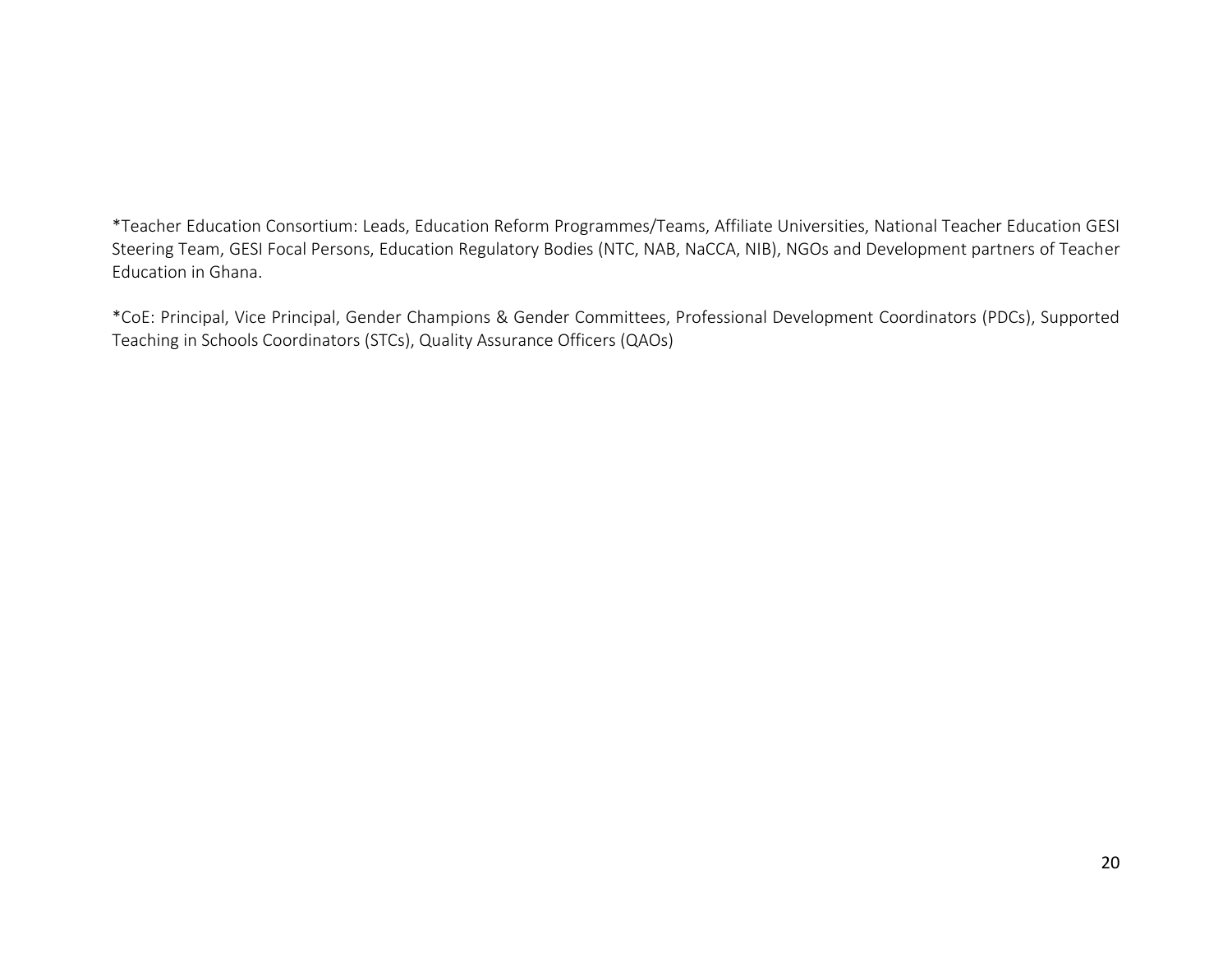## <span id="page-21-0"></span>5. Resourcing the GESI Strategy and Action Plan

Wherever possible we expect that institutions and agencies will make use of existing resources and funding to implement the activities in the GESI Strategy. Many of the activities can be achieved from within existing resource allocations if GESI is viewed as a genuine priority whilst other activities focus predominantly on attitudinal and behaviour change so are not necessarily resource dependent.

There are clearly areas where more funding is required if Targets are to be achieved, particularly related to GESI responsive infrastructure and equipment. The following are recommended actions to ensure adequate resourcing of the GESI Strategy and Action Plan.

#### Financial Resources

- NCTE to request dedicated budgetary allocation from MoF for the GESI Strategy and Action Plan effective from the 2021 financial year onwards.
- NCTE to ensure that all CoEs include a dedicated GESI Budget Line when developing institutional budgets and action plans from 2020 onwards.
- NCTE and other GESI Stakeholders to raise awareness of the importance of GESI responsive budgeting and use the Targets in this Strategy as leverage to encourage institutions to commit more resources so that Targets are achieved. The Targets in this Strategy will therefore become part of the MoE Reform Secretariat's Performance Monitoring regime to further encourage their achievement.
- T-TEL will provide some resources to CoEs during the remaining period of their contract (which is currently set to end in December 2020) to assist with activities and Targets where they are named as a partner in the M&E Framework.
- NCTE and MoE to work with GETFund to ensure that GESI becomes a priority consideration in criteria used to decide upon the allocation of infrastructure resources to CoEs.
- Identify complementary resources from other sources that could potentially support GESI-related interventions for example from local government sources (DACF), other sector initiatives, private and non-governmental sources
- NCTE to consider creating a CoE level funding pool which CoEs with innovative ideas and plans can use to address GESI concerns.

#### Human Resources

- Build capacity of tutors of CoEs in special needs and inclusive education
- Create awareness and sensitize staff of CoEs on GESI issues required to provide adequate support to students
- Staff of mentoring universities to be targeted for training so they can play their facilitatory roles effectively.
- Advocate efforts by government to increase number of tutors specializing in inclusive education.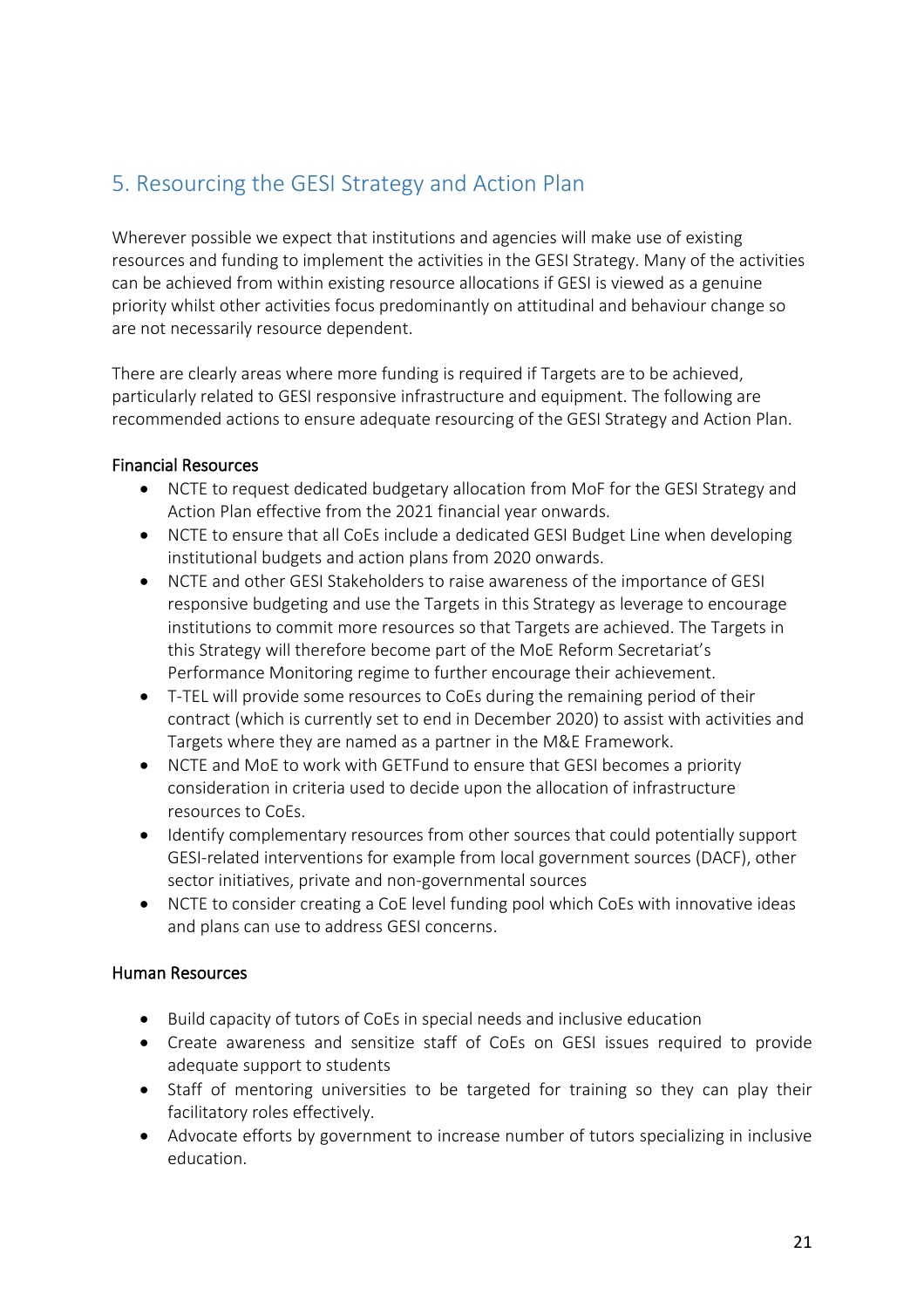- Advocate interventions to increase resource persons supporting special needs education at the basic and secondary levels.
- Strengthen capacities of current college staff for implementing GESI policies and interventions towards mainstreaming with emphases on GESI responsibilities in in all CoEs terms of reference (ToR) for employment.
- Introduce and up-scale sign-language teaching for tutors and students to enhance support for hearing-impaired college community members
- Review capacities and provide re-training and refresher programmes for district and regional directors of education, coordinators, GEU officers in inclusive education
- Implement reward system for teaching staff and college community group members for GESI related innovations at national and CoE level.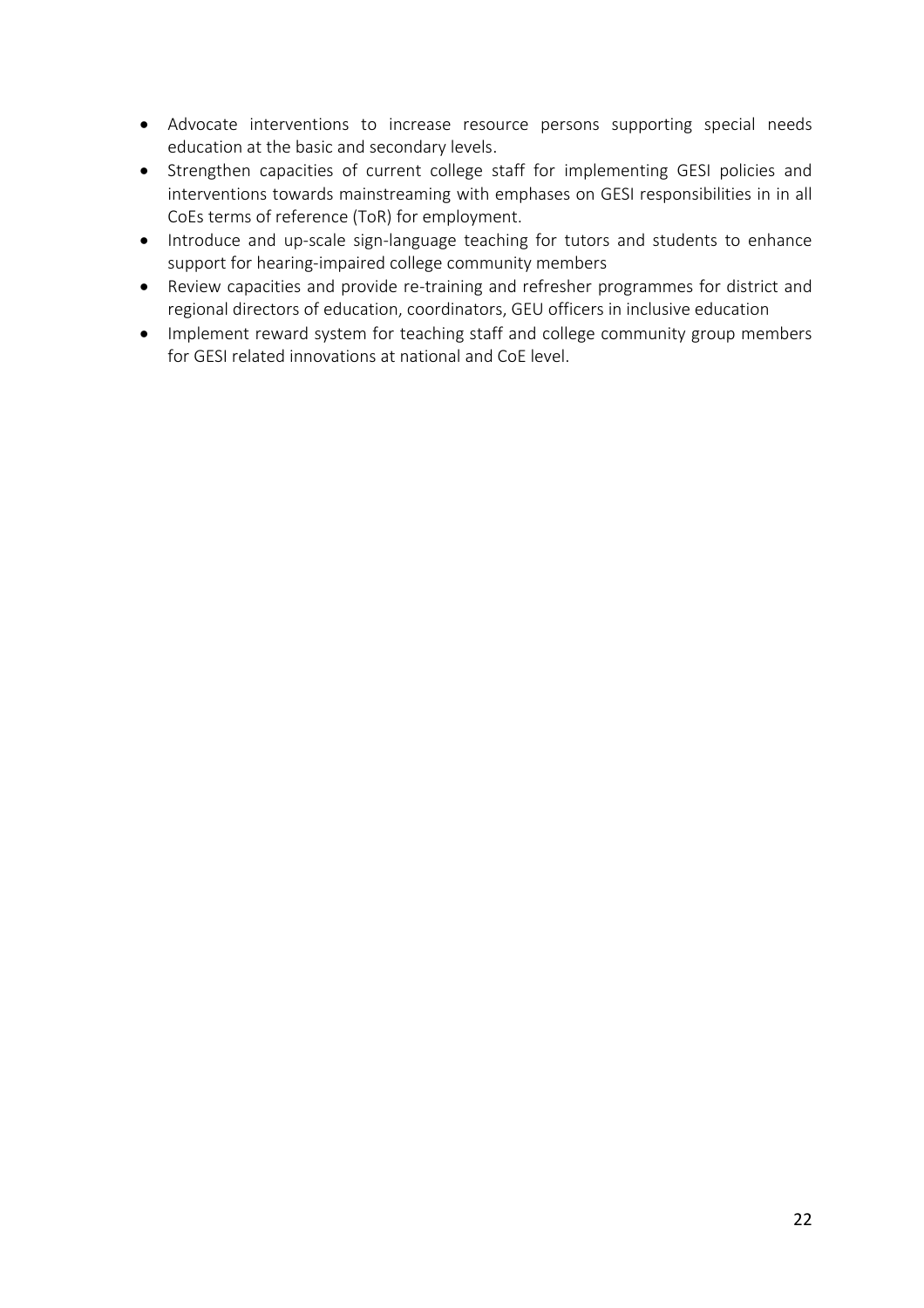#### 6.Monitoring, Evaluation and Reporting Framework

Monitoring and Evaluation is a critical component in the implementation of the GESI Strategy. The M&E Framework set out in this section of the Strategy provides information on each of the 25 Targets which forms the basis of the Strategy. For each Target we have specified the baseline (where it does not exist, for some Targets the baseline will be determined in 2020), 2022 Target and 2025 Target. Each Target has also got a specified 'Means of Verification', 'Definition' whilst 'Frequency of Data Collection' is also specified. For those Targets where there may be Risks and Issues around data collection and analysis this has also been highlighted in the Framework. NCTE has overall responsibility for operationalizing this M&E Framework and will report on this to the Ministry of Education through the Reform Secretariat.

<span id="page-23-0"></span>In addition to the Framework set out overleaf NCTE also expects to receive quarterly updates from all institution or organisations identified and playing specific roles. In addition, there will be two set-piece events scheduled each year- an Annual Planning and Reflection Meeting of a Stakeholder's Forum on GESI and a Mid-year review Learning and Sharing Meeting of the Stakeholder's Forum. Both events will be convened and organized by NCTE.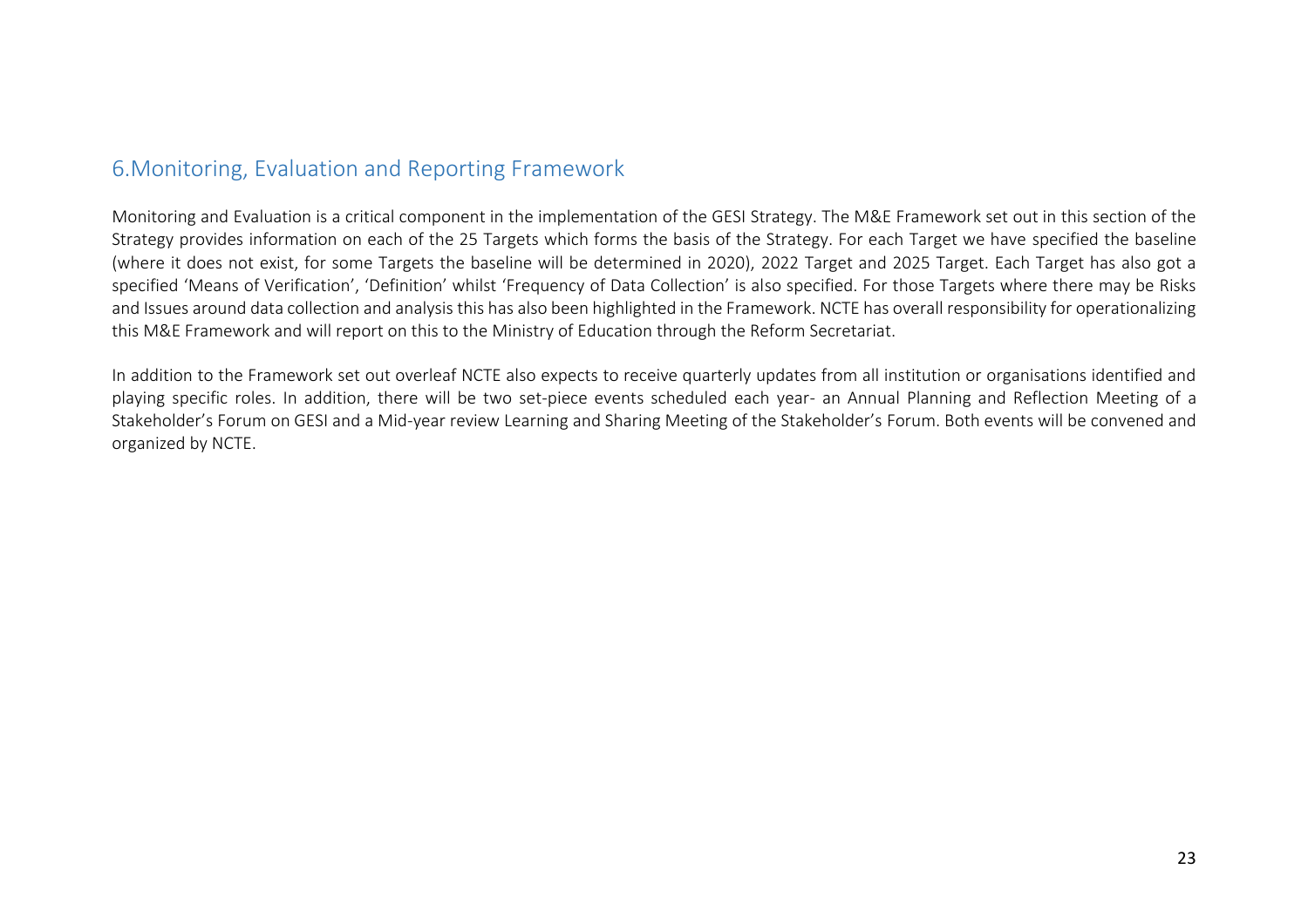| <b>Objective and Targets</b>                                                                                                                                                                                         | <b>Baseline</b><br>(2019/20) | 2022<br><b>Target</b> | 2025<br><b>Target</b> | <b>Means of Verification</b>                                                                                                             | <b>Definition</b>                                                                           | <b>Frequency</b><br>of Data<br><b>Collection</b>                   | <b>Risks and issues</b>                                                                                                      |  |  |  |
|----------------------------------------------------------------------------------------------------------------------------------------------------------------------------------------------------------------------|------------------------------|-----------------------|-----------------------|------------------------------------------------------------------------------------------------------------------------------------------|---------------------------------------------------------------------------------------------|--------------------------------------------------------------------|------------------------------------------------------------------------------------------------------------------------------|--|--|--|
| 1. Increase representation of females at all levels of teacher education                                                                                                                                             |                              |                       |                       |                                                                                                                                          |                                                                                             |                                                                    |                                                                                                                              |  |  |  |
| 1.1 Increase proportion of<br>female student teachers<br>enrolled in CoEs.                                                                                                                                           | 47%<br>(2017/18)             | 49%                   | 50%                   | CEMIS data gathered<br>through NCTE.                                                                                                     | Proportion of female student<br>teachers calculated at the start of<br>each academic year   | Measured<br>each<br>academic year<br>at the start of<br>the year   | Possible lack of interest of<br>female students in entering<br>teaching compared with<br>professions such as nursing.        |  |  |  |
| 1.2 Increase proportion of<br>female tutors in CoEs.                                                                                                                                                                 | 25%<br>(2017/18)             | 30%                   | 35%                   | CEMIS data gathered<br>through NCTE.                                                                                                     | Proportion of female tutors<br>calculated at the start of each<br>academic year.            | Measured<br>each<br>semester.                                      | Shortage of female tutors<br>wishing to work in 'remote'<br>CoEs.                                                            |  |  |  |
| 1.3 Increase proportion of<br>female College leaders.                                                                                                                                                                | 26%<br>(principals<br>only)  | 30%                   | 35%                   | CEMIS data gathered<br>through NCTE.                                                                                                     | College leaders defined as<br>including Principal, Vice Principal<br>and College Secretary. | Measured<br>each<br>semester.                                      | Need to recalculate baseline<br>as it currently refers to<br>Principals only.                                                |  |  |  |
|                                                                                                                                                                                                                      |                              |                       |                       | 2. Facilitating effective implementation of GESI Policies and related issues in CoEs                                                     |                                                                                             |                                                                    |                                                                                                                              |  |  |  |
| 2.1 Percentage of CoEs<br>meeting annual GESI targets<br>within their strategic plans                                                                                                                                | 20%<br>(2018)                | 50%                   | 70%                   | <b>Baseline from T-TEL Annual</b><br>Evaluation 2018- ongoing<br>measurement by<br>universities, mandatory<br>annual report to NCTE      | Same definition as used in the T-<br>TEL Annual Evaluation Survey in<br>2018.               | Annual report<br>by universities<br>to NCTE.                       |                                                                                                                              |  |  |  |
| 2.2 Percentage of CoE<br>policies classified as being<br>'GESI responsive'                                                                                                                                           | 80.7%<br>(2018)              | 90%                   | 95%                   | <b>Baseline from T-TEL Annual</b><br>Evaluation 2018- ongoing<br>measurement by<br>universities, mandatory<br>annual report to NCTE      | Same definition as used in the T-<br>TEL Annual Evaluation Survey in<br>2018.               | Annual report<br>by universities<br>to NCTE.                       |                                                                                                                              |  |  |  |
| 2.3 Percentage of CoES rated<br>as being 'GESI friendly-<br>ensuring an inclusive gender<br>sensitive environment for all<br>staff and student teachers'<br>through an external,<br>independently verified<br>metric | 17.4%                        | 35%                   | 70%                   | <b>Baseline from T-TEL Annual</b><br>Evaluation 2019- annual<br>external evaluation using<br>same methodology as used<br>by JMK in 2019. | Same definition as used in the T-<br>TEL Annual Evaluation Survey in<br>2019.               | Annual<br>external<br>evaluation in<br>June and July<br>each year. | 2020 evaluation to be<br>funded by T-TEL, plans need<br>to be put in place for<br>subsequent annual external<br>evaluations. |  |  |  |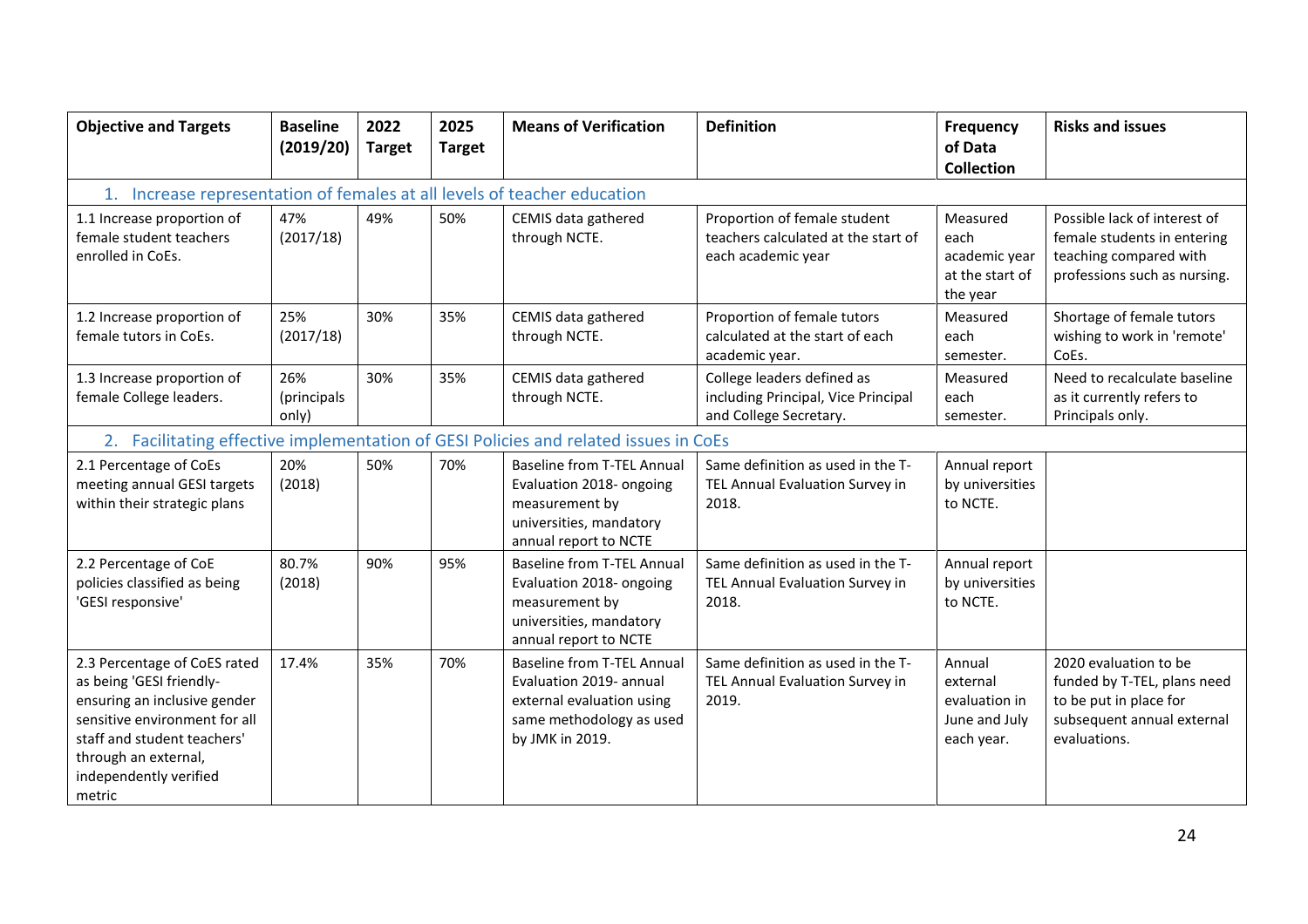| 2.4 CoEs can demonstrate<br>how they have used<br>dedicated GESI budget lines<br>to achieve policy objectives.         | 0%                                                | 65%                                                        | 95%                                                 | Annual report produced by<br>universities and submitted<br>to NCTE at the end of each<br>financial year. | CoEs will be expected to provide<br>evidence of i.) the amount of GESI-<br>specific funds budgeted; ii.) the<br>amount of funds actually spend<br>during financial year and iii.) the<br>outputs achieved through the use<br>of these funds. | Annual report<br>produced by<br>universities<br>based on<br>information<br>gathered from<br>their affiliated<br>CoEs,<br>commencing<br>in 2021. |                                                                                                                                                       |
|------------------------------------------------------------------------------------------------------------------------|---------------------------------------------------|------------------------------------------------------------|-----------------------------------------------------|----------------------------------------------------------------------------------------------------------|----------------------------------------------------------------------------------------------------------------------------------------------------------------------------------------------------------------------------------------------|-------------------------------------------------------------------------------------------------------------------------------------------------|-------------------------------------------------------------------------------------------------------------------------------------------------------|
| 2.5 Percentage of beginning                                                                                            | 31%                                               | 50%                                                        | 70%                                                 | Baseline from T-TEL Annual                                                                               | Same definition as used in the T-                                                                                                                                                                                                            | Annual                                                                                                                                          | 2020 evaluation to be                                                                                                                                 |
| teachers displaying effective                                                                                          |                                                   |                                                            |                                                     | Evaluation 2019- annual                                                                                  | TEL Annual Evaluation Survey in                                                                                                                                                                                                              | external                                                                                                                                        | funded by T-TEL, plans need                                                                                                                           |
| use of gender-responsive<br>pedagogy.                                                                                  |                                                   |                                                            |                                                     | external evaluation using<br>same methodology as used                                                    | 2019.                                                                                                                                                                                                                                        | evaluation in<br>June and July                                                                                                                  | to be put in place for<br>subsequent annual external                                                                                                  |
|                                                                                                                        |                                                   |                                                            |                                                     | by JMK in 2019.                                                                                          |                                                                                                                                                                                                                                              | each year.                                                                                                                                      | evaluations.                                                                                                                                          |
|                                                                                                                        |                                                   |                                                            |                                                     | 3. Enhancing inclusion and empowering marginalised groups within teacher education                       |                                                                                                                                                                                                                                              |                                                                                                                                                 |                                                                                                                                                       |
| 3.1 Percentage of CoE tutors<br>adopting key competencies<br>in inclusive education policy<br>and implementing them in | TBC (to be<br>developed<br>in 2020)               | 50%                                                        | 75%                                                 | Annual external evaluation                                                                               | To be agreed with NCTE and<br>universities prior to the baseline<br>data collection which will be<br>incorporated within annual                                                                                                              | Annual<br>external<br>evaluation in<br>June and July                                                                                            | 2020 evaluation to be<br>funded by T-TEL, plans need<br>to be put in place for<br>subsequent annual external                                          |
| classroom                                                                                                              |                                                   |                                                            |                                                     |                                                                                                          | external evaluation.                                                                                                                                                                                                                         | each year.                                                                                                                                      | evaluations.                                                                                                                                          |
| 3.2 Percentage of student<br>teachers enrolled in CoEs<br>who are Persons Living with<br>Disabilities (PLWDs).         | TBC (will<br>be<br>available<br>through           | TBD<br>when<br><b>CEMIS</b><br>data is                     | TBD<br>when<br><b>CEMIS</b><br>data is              | Data gathered through<br>CEMIS by NCTE.                                                                  | Student teacher enrolment<br>measured at start of academic<br>year using Washington short set of<br>questions as definition                                                                                                                  | Annually<br>through<br>CEMIS.                                                                                                                   | Need to ensure that CEMIS<br>incorporates this metric and<br>that CoEs are trained to be<br>able to identify disabilities                             |
|                                                                                                                        | CEMIS)                                            | available                                                  | available                                           |                                                                                                          |                                                                                                                                                                                                                                              |                                                                                                                                                 | and report them accordingly.                                                                                                                          |
| 3.3 Percentage of tutors who<br>are Persons Living with<br>Disabilities (PLWDs).                                       | TBC (will<br>be<br>available<br>through<br>CEMIS) | <b>TBD</b><br>when<br><b>CEMIS</b><br>data is<br>available | TBD<br>when<br><b>CEMIS</b><br>data is<br>available | Data gathered through<br>CEMIS by NCTE.                                                                  | Tutors in employment measured<br>each semester using Washington<br>short set of questions as definition                                                                                                                                      | Each semester<br>through<br>CEMIS.                                                                                                              | Need to have a consistent<br>definition for 'PLWD' using<br>Washington short set of<br>questions and ensure that<br>CEMIS incorporate this<br>metric. |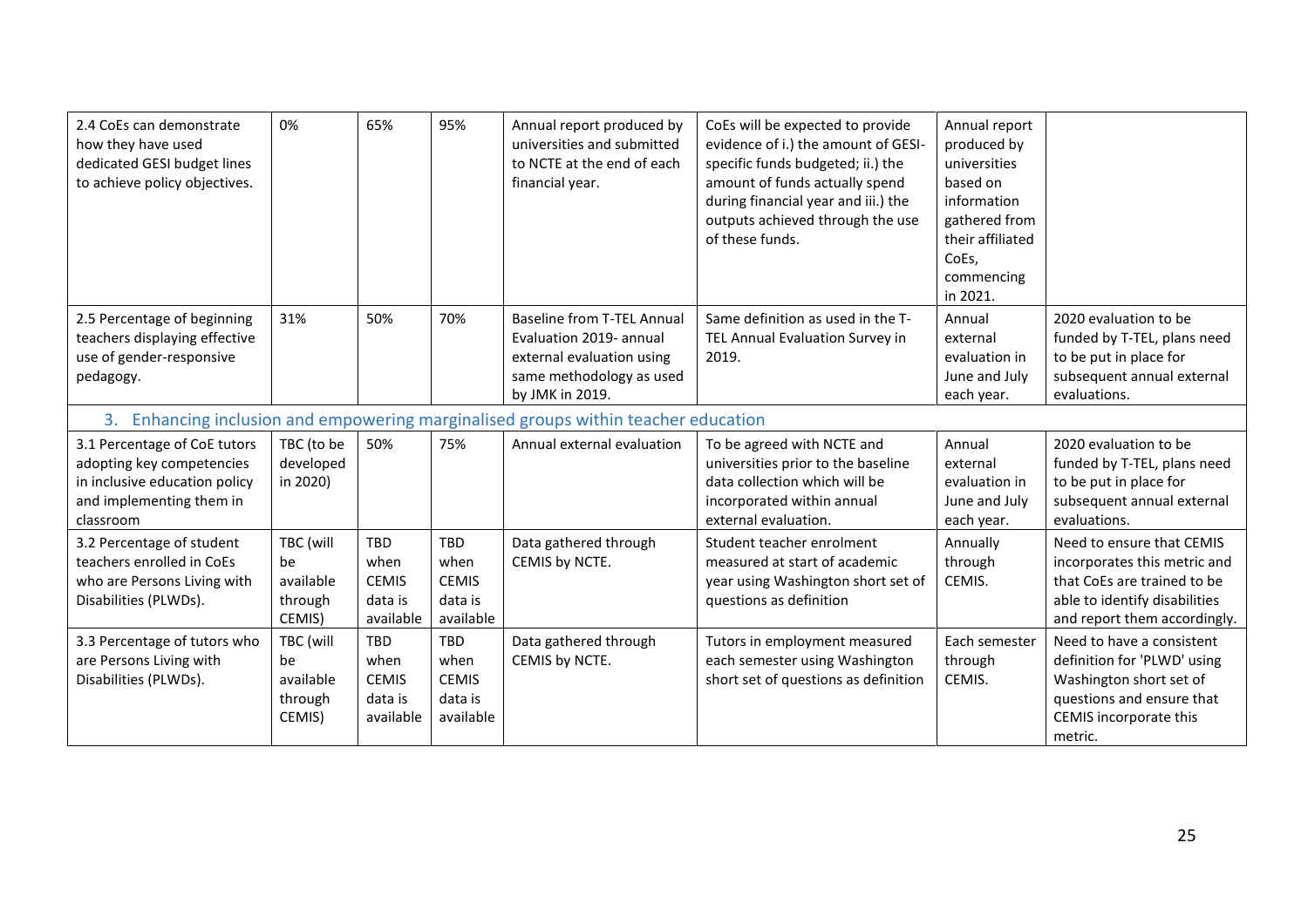| 3.4 Percentage of PLWD<br>student teachers in positions<br>of leadership.      | TBC (to be<br>collected<br>through<br>TTAG)       | TBD<br>when<br>base-<br>line<br>agreed              | <b>TBD</b><br>when<br>base-<br>line<br>agreed       | TTAG reports to be<br>submitted each year<br>following Student<br><b>Representative Council</b><br>(SRC) elections.                                         | 'Leadership position' defined as<br>being a member of the SRC.                                                                                                                                  | Annually after<br>SRC elections.                | Target needs to be aligned<br>with % of PLWD student<br>teachers enrolled in CoEs<br>$(3.2)$ - we should aim for 1:1<br>ratio between these targets   |
|--------------------------------------------------------------------------------|---------------------------------------------------|-----------------------------------------------------|-----------------------------------------------------|-------------------------------------------------------------------------------------------------------------------------------------------------------------|-------------------------------------------------------------------------------------------------------------------------------------------------------------------------------------------------|-------------------------------------------------|-------------------------------------------------------------------------------------------------------------------------------------------------------|
| 3.5 Percentage<br>of female student teachers<br>in senior leadership positions | TBC (to be<br>collected<br>through<br>TTAG)       | 43%                                                 | 50%                                                 | TTAG reports to be<br>submitted each year<br>following Student<br>Representative Council<br>(SRC) elections.                                                | Senior leadership position defined<br>as being a President, Vice<br>President, Secretary and Treasurer<br>on the SRC.                                                                           | Annually after<br>SRC elections.                | Target needs to be aligned<br>with % of female student<br>teachers enrolled in CoEs<br>$(1.1)$ - we should aim for 1:1<br>ratio between these targets |
| 3.6 Percentage of female<br>tutors appointed as Heads of<br>Department (HoDs)  | TBC (will<br>be<br>available<br>through<br>CEMIS) | 30%                                                 | 35%                                                 | Data gathered through<br>CEMIS by NCTE.                                                                                                                     | % of female tutors appointed each<br>year as HoDs within 46 public CoEs                                                                                                                         | Annually<br>through<br>CEMIS.                   | Target needs to be aligned<br>with % of female tutors<br>enrolled in CoEs (1.2) - we<br>should aim for 1:1 ratio<br>between these targets             |
| 3.7 Percentage of female<br>tutors teaching STEM<br>subjects                   | TBC (will<br>be<br>available<br>through<br>CEMIS) | TBD<br>when<br><b>CEMIS</b><br>data is<br>available | TBD<br>when<br><b>CEMIS</b><br>data is<br>available | Data gathered through<br>CEMIS by NCTE.                                                                                                                     | % of female tutors classified as<br>teaching a STEM subject through<br>CEMIS data returns at the start of<br>the academic year                                                                  | Annually<br>through<br>CEMIS.                   |                                                                                                                                                       |
| 4.1 Each CoE has two<br>designated & trained safe<br>space focal person        | 25 (not<br>trained)                               | 46                                                  | 46                                                  | 4. Creating Safe Teaching & Learning Environment for Students, Tutors and Staff of CoEs<br>Training records and<br>appointment letters<br>provided by CoEs. | Each Focal Person has a formal<br>appointment letter and job<br>description from their College<br>Council, 'trained' means having<br>undergone an official NCTE-<br>designated training course. | Annual survey<br>by NCTE each<br>June and July. |                                                                                                                                                       |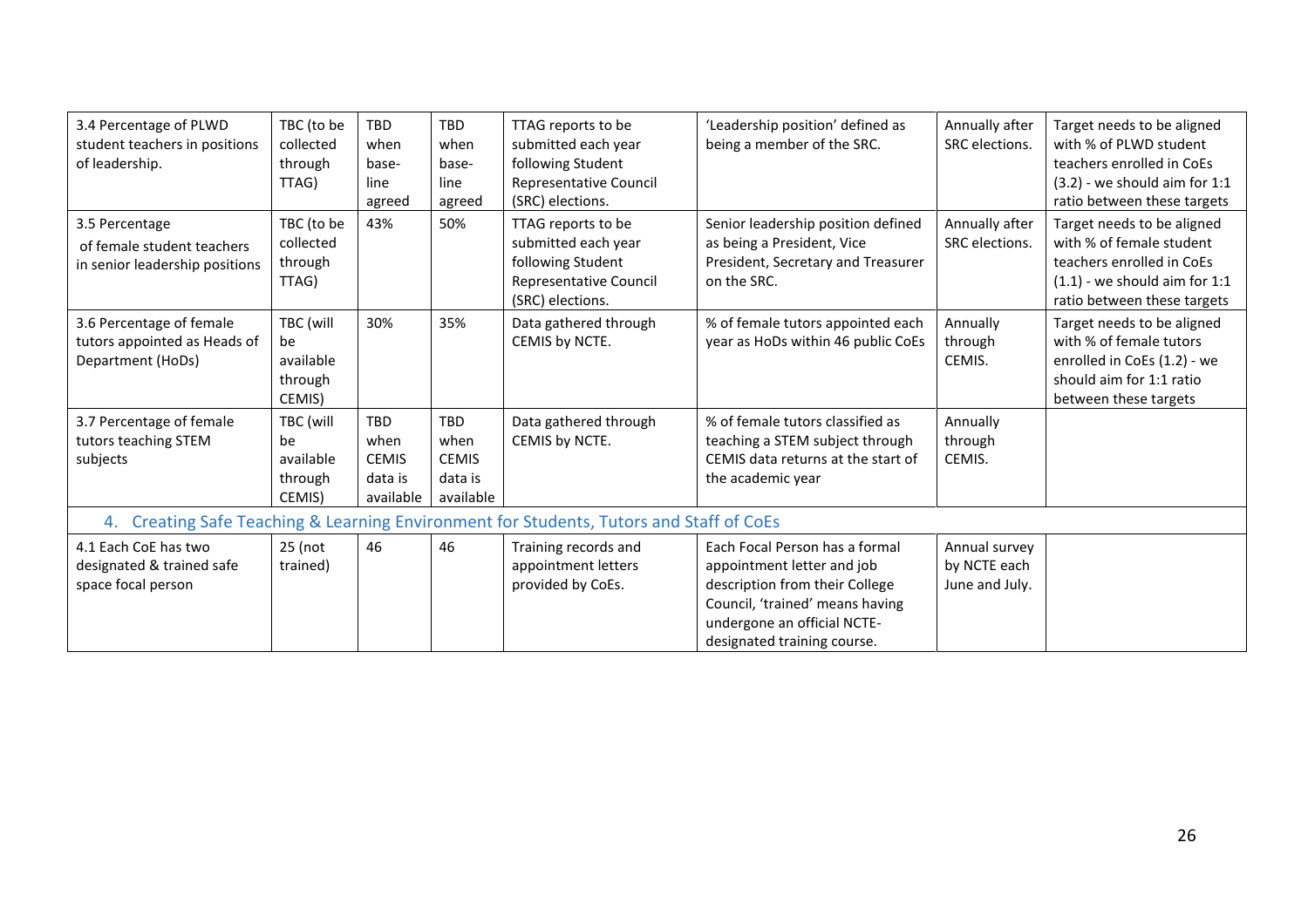| 4.2 Each CoE has a<br>designated and functional<br>safe space system                                                                                        | 0          | 46                                                      | 46                                               | Reporting records<br>submitted by College<br>Councils to NCTE on a<br>quarterly basis.<br>Annual opinion survey<br>administered to student<br>teachers and CoE staff. | Defined as a system which enables<br>and empowers the college<br>community to report in a<br>confidential and safe environment.<br>Reporting log book used to report<br>details of cases which are then<br>reported from College Councils to<br>NCTE. Annual external survey to<br>check whether majority of CoE<br>community believe that the<br>system is working effectively. | Quarterly<br>reports from<br>Councils to<br>NCTE. Opinion<br>survey<br>conducted<br>annually in<br>June and July. | Possible confusion amongst<br>College community between<br>safe space and guidance and<br>counselling unit. 2020<br>evaluation to be funded by<br>T-TEL, plans need to be put<br>in place for subsequent<br>annual external evaluations.                           |
|-------------------------------------------------------------------------------------------------------------------------------------------------------------|------------|---------------------------------------------------------|--------------------------------------------------|-----------------------------------------------------------------------------------------------------------------------------------------------------------------------|----------------------------------------------------------------------------------------------------------------------------------------------------------------------------------------------------------------------------------------------------------------------------------------------------------------------------------------------------------------------------------|-------------------------------------------------------------------------------------------------------------------|--------------------------------------------------------------------------------------------------------------------------------------------------------------------------------------------------------------------------------------------------------------------|
| 4.3 Number of reported<br>cases of sexual harassment in<br>5 public universities and % of<br>cases which led to formal<br>disciplinary action.              | <b>TBC</b> | <b>TBD</b><br>once<br>2019<br>base-<br>line is<br>known | TBD<br>once<br>2019<br>base-<br>line is<br>known | Reporting records<br>submitted by Universities<br>to NCTE on a quarterly<br>basis.                                                                                    | Number of reported cases of<br>sexual harassment aggregated<br>across all 5 institutions in an<br>academic year and total number of<br>these cases which led to formal<br>disciplinary action.                                                                                                                                                                                   | Quarterly<br>reports from<br>universities to<br>NCTE.                                                             | Dedicated person required<br>within NCTE to act as focal<br>person for these reports,<br>collating data and providing<br>feedback.                                                                                                                                 |
| 4.4 Number of reported<br>cases of sexual harassment in<br>46 public Colleges of<br>Education and % of cases<br>which led to formal<br>disciplinary action. | <b>TBC</b> | <b>TBD</b><br>once<br>2019<br>base-<br>line is<br>known | TBD<br>once<br>2019<br>base-<br>line is<br>known | Reporting records<br>submitted by College<br>Councils to NCTE on a<br>quarterly basis.                                                                                | Number of reported cases of<br>sexual harassment aggregated<br>across all 46 institutions in an<br>academic year and total number of<br>these cases which led to formal<br>disciplinary action.                                                                                                                                                                                  | Quarterly<br>reports from<br><b>CoE Councils</b><br>to NCTE.                                                      | Safe space focal persons<br>report cases on a quarterly<br>basis to NCTE through<br>Governing Council. Need<br>designated person in NCTE<br>to collate reports and lead<br>on providing feedback and<br>support.                                                   |
| 5.                                                                                                                                                          |            |                                                         |                                                  | Expanding and improving infrastructure to achieve GESI objectives                                                                                                     |                                                                                                                                                                                                                                                                                                                                                                                  |                                                                                                                   |                                                                                                                                                                                                                                                                    |
| 5.1 % of accommodation<br>places available for female<br>student teachers across all<br>46 CoEs.                                                            | <b>TBC</b> | 43%                                                     | 50%                                              | Annual reporting from CoEs<br>to NCTE through CEMIS on<br>number of accommodation<br>places available to male<br>and female student<br>teachers.                      | Number of places available in each<br>CoE to accommodate male and<br>female students at the start of<br>each academic year. % calculated<br>from these two figures. Each<br>institution to be set their own<br>specific accommodation targets<br>for 2022 based on 2019 baseline<br>for that institution.                                                                        | Annually at<br>the start of<br>each<br>academic<br>year.                                                          | Need to ensure that CEMIS is<br>reports on this metric. This<br>target is dependent on<br>resourcing and revenue to<br>enable more construction.<br>2022 and 2025 targets show<br>a 1:1 ratio with target 1.1-%<br>of female student teachers<br>enrolled in CoEs. |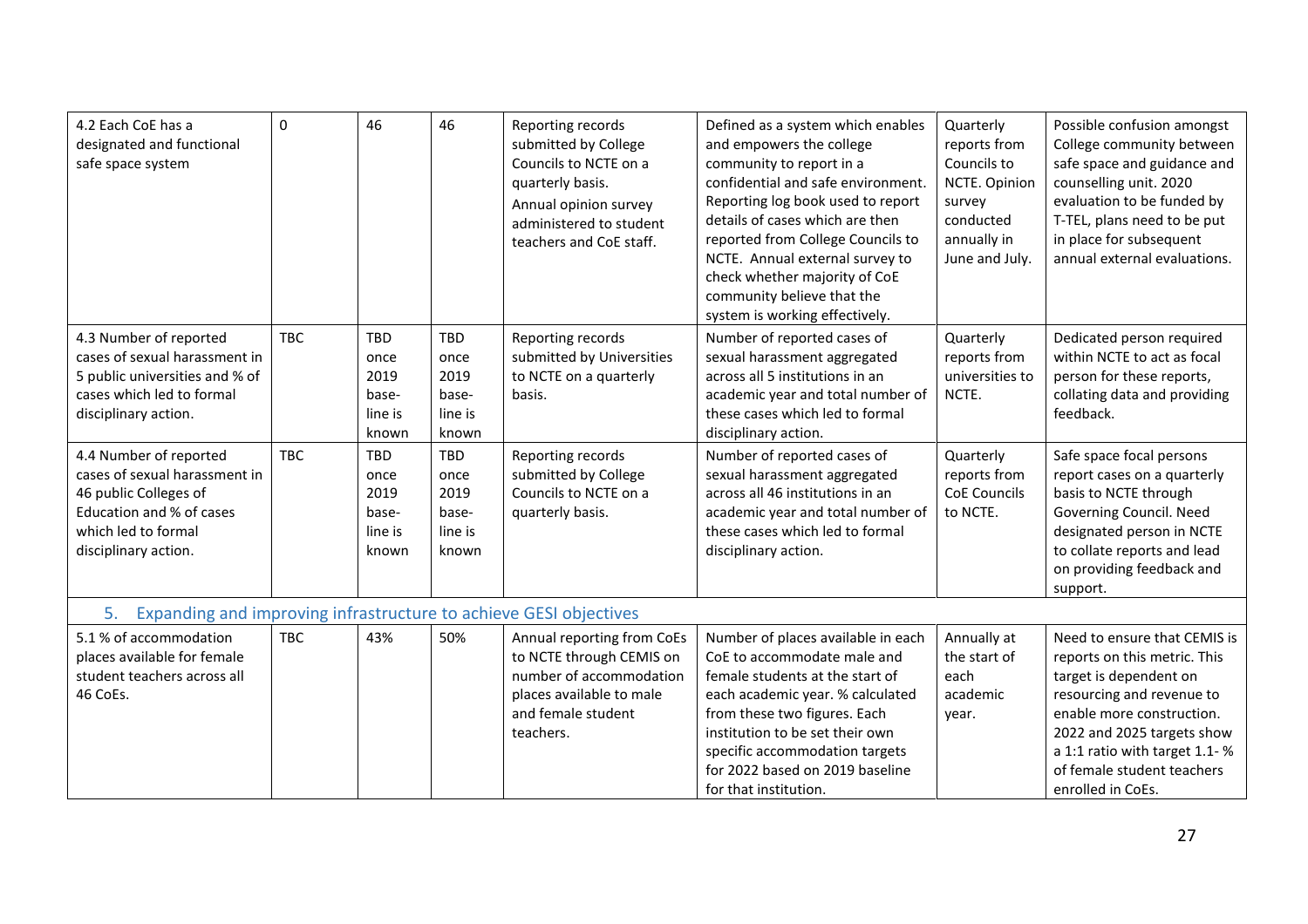| 5.2 Percentage of GETFund<br>resources disbursed<br>specifically for female<br>accommodation                                                     | <b>TBC</b>                                                | <b>TBD</b>                                              | <b>TBD</b>                                       | Annual reporting from<br>GETFund of the level of<br>resource distributed to<br>CoEs.                               | Total amount of funds released<br>each financial year to CoEs for<br>infrastructure development by<br>GETFund divided by the total<br>amount of this funding which was<br>spent on constructing<br>accommodation facilities for<br>female student teachers or female<br>tutors. | Annually at<br>the end of the<br>financial year.                   |                                                                                                                              |  |  |  |
|--------------------------------------------------------------------------------------------------------------------------------------------------|-----------------------------------------------------------|---------------------------------------------------------|--------------------------------------------------|--------------------------------------------------------------------------------------------------------------------|---------------------------------------------------------------------------------------------------------------------------------------------------------------------------------------------------------------------------------------------------------------------------------|--------------------------------------------------------------------|------------------------------------------------------------------------------------------------------------------------------|--|--|--|
| 5.3 CoEs increase in<br>infrastructural funds<br>committed to gender and<br>inclusion (breakdown-<br>inclusion & gender)                         | <b>TBC</b>                                                | <b>TBD</b>                                              | TBD                                              | Annual reporting from CoEs<br>to NCTE on the level of<br>funding used to invest in<br>GESI-related infrastructure. | Total amount of funds released<br>each financial year by CoEs from<br>any source, including IGF, which<br>was used to address GESI<br>infrastructure issues. This can<br>include washrooms, changing<br>facilities, accommodation etc.                                          | Annually at<br>the end of the<br>financial year.                   |                                                                                                                              |  |  |  |
| 5.4 % increase in funding<br>used for improving PLWD<br>facilities (institution specific)                                                        | <b>TBC</b>                                                | <b>TBD</b>                                              | TBD                                              | Annual reporting from CoEs<br>to NCTE on the level of<br>funding used to improve<br>PLWD facilities.               | Total amount of funds released<br>each financial year by CoEs from<br>any source, including IGF, which<br>was used to address issues related<br>to PLWD. This can include<br>equipment and infrastructure.                                                                      | Annually at<br>the end of the<br>financial year.                   |                                                                                                                              |  |  |  |
| Influencing attitudes, behaviors and practice through communications and advocacy<br>6.                                                          |                                                           |                                                         |                                                  |                                                                                                                    |                                                                                                                                                                                                                                                                                 |                                                                    |                                                                                                                              |  |  |  |
| 6.1 Percentage<br>of college community with<br>awareness and<br>understanding of how GESI<br>issues are being addressed in<br>their institutions | TBC (to be<br>gathered<br>through<br>June 2020<br>survey) | <b>TBD</b><br>once<br>2020<br>base-<br>line is<br>known | TBD<br>once<br>2020<br>base-<br>line is<br>known | Annual opinion survey<br>administered by an external<br>organization.                                              | Questions in opinion survey<br>designed to find out whether<br>members of College community<br>(staff and student teachers) are<br>aware of the systems and activities<br>used to address GESI issues in their<br>institution.                                                  | Annual<br>external<br>evaluation in<br>June and July<br>each year. | 2020 evaluation to be<br>funded by T-TEL, plans need<br>to be put in place for<br>subsequent annual external<br>evaluations. |  |  |  |